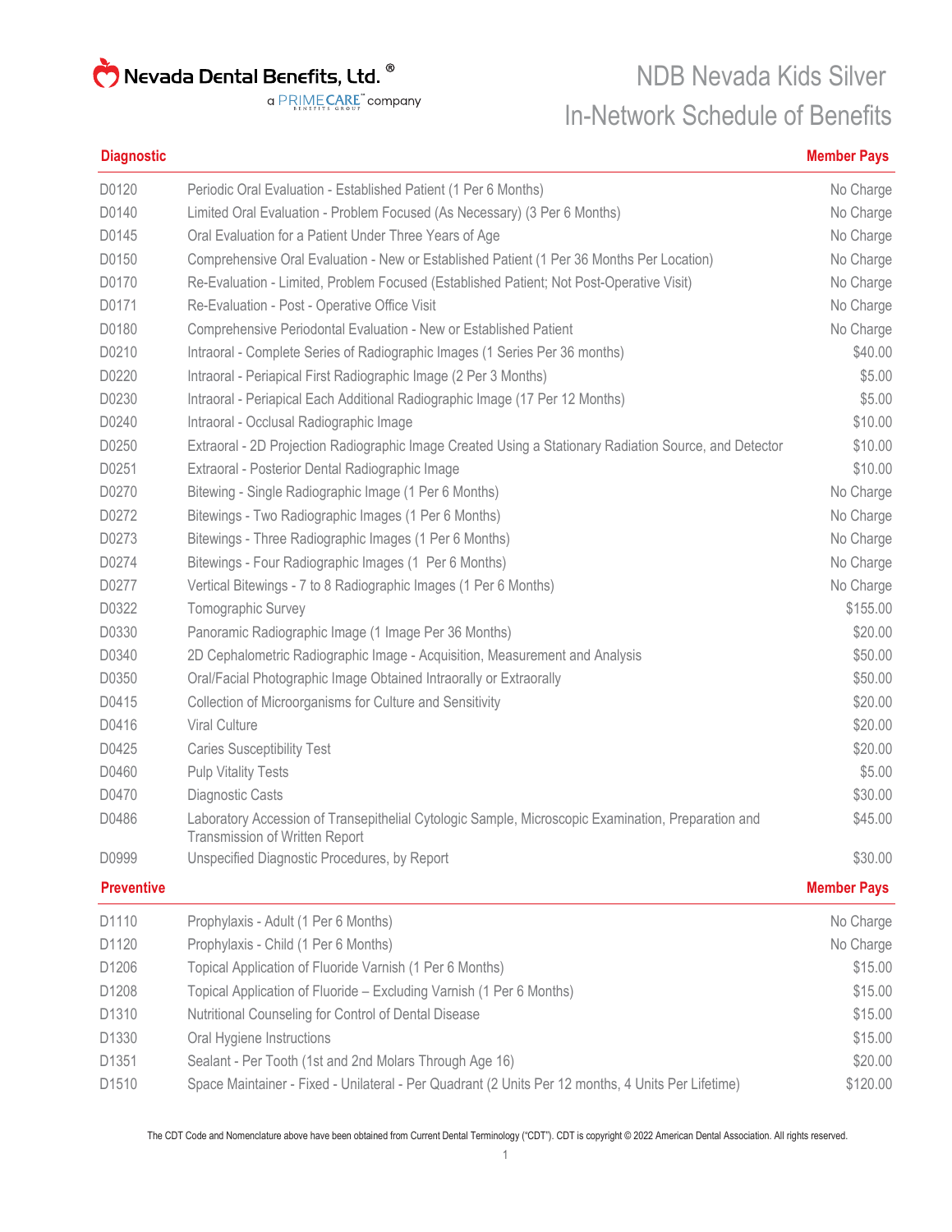NDB Nevada Kids Silver In-Network Schedule of Benefits

a PRIMECARE<sup>"</sup> company

| D1516             | Space Maintainer - Fixed - Bilateral, Maxillary (1 Per 60 Months)                                      | \$120.00 |
|-------------------|--------------------------------------------------------------------------------------------------------|----------|
| D1517             | Space Maintainer - Fixed - Bilateral, Mandibular (1 Per 60 Months)                                     | \$120.00 |
| D <sub>1520</sub> | Space Maintainer - Removable - Unilateral - Per Quadrant (2 Units Per 12 months, 4 Units Per Lifetime) | \$120.00 |
| D1526             | Space Maintainer - Removable - Bilateral, Maxillary (1 Per 60 Months)                                  | \$120.00 |
| D <sub>1527</sub> | Space Maintainer - Removable - Bilateral, Mandibular (1 Per 60 Months)                                 | \$120.00 |
| D <sub>1551</sub> | Re-Cement or Re-Bond Bilateral Space Maintainer - Maxillary                                            | \$20.00  |
| D1552             | Re-Cement or Re-Bond Bilateral Space Maintainer - Mandibular                                           | \$20.00  |
| D <sub>1553</sub> | Re-Cement or Re-Bond Unilateral Space Maintainer - Per Quadrant                                        | \$20.00  |
| D1556             | Removal of Fixed Unilateral Space Maintainer - Per Quadrant                                            | \$20.00  |
| D <sub>1557</sub> | Removal of Fixed Bilateral Space Maintainer - Maxillary                                                | \$20.00  |
| D1558             | Removal of Fixed Bilateral Space Maintainer - Mandibular                                               | \$20.00  |
| D <sub>1575</sub> | Distal Shoe Space Maintainer - Fixed, Unilateral - Per Quadrant                                        | \$120.00 |

**Restorative Member Pays**

| D2140 | Amalgam - One Surface, Primary or Permanent (1 Per Tooth Every 36 Months)                                           | \$40.00  |
|-------|---------------------------------------------------------------------------------------------------------------------|----------|
| D2150 | Amalgam - Two Surfaces, Primary or Permanent (1 Per Tooth Every 36 Months)                                          | \$50.00  |
| D2160 | Amalgam - Three Surfaces, Primary or Permanent (1 Per Tooth Every 36 Months)                                        | \$70.00  |
| D2161 | Amalgam - Four or More Surfaces, Primary or Permanent (1 Per Tooth Every 36 Months)                                 | \$70.00  |
| D2330 | Resin-Based Composite - One Surface, Anterior (1 Per Tooth Every 36 Months)                                         | \$40.00  |
| D2331 | Resin-Based Composite - Two Surfaces, Anterior (1 Per Tooth Every 36 Months)                                        | \$50.00  |
| D2332 | Resin-Based Composite - Three Surfaces, Anterior (1 Per Tooth Every 36 Months)                                      | \$70.00  |
| D2335 | Resin-Based Composite - Four or More Surfaces or Involving Incisal Angle, Anterior (1 Per Tooth Every 36<br>Months) | \$70.00  |
| D2390 | Resin-Based Composite Crown, Anterior                                                                               | \$125.00 |
| D2391 | Resin-Based Composite - One Surface, Posterior (1 Per Tooth Every 36 Months)                                        | \$40.00  |
| D2392 | Resin-Based Composite - Two Surfaces, Posterior (1 Per Tooth Every 36 Months)                                       | \$50.00  |
| D2393 | Resin-Based Composite - Three Surfaces, Posterior (1 Per Tooth Every 36 Months)                                     | \$70.00  |
| D2394 | Resin-Based Composite - Four or More Surfaces, Posterior (1 Per Tooth Every 36 Months)                              | \$70.00  |
| D2630 | Inlay - Porcelain/Ceramic - Three or More Surfaces (1 Per Tooth Every 36 Months)                                    | \$200.00 |
| D2712 | Crown - 3/4 Resin-Based Composite, Indirect (1 Per 60 Months)                                                       | \$125.00 |
| D2720 | Crown - Resin with High Noble Metal (1 Per Tooth Per 36 Months)                                                     | \$300.00 |
| D2740 | Crown - Porcelain/Ceramic (1 Per 60 Months) (1 Per Tooth Per 36 Months)                                             | \$350.00 |
| D2750 | Crown - Porcelain Fused to High Noble Metal (1 Per Tooth Per 36 Months)                                             | \$350.00 |
| D2751 | Crown - Porcelain Fused to Predominantly Base Metal (1 Per Tooth Per 36 Months)                                     | \$250.00 |
| D2752 | Crown - Porcelain Fused to Noble Metal (1 Per Tooth Per 36 Months)                                                  | \$300.00 |
| D2781 | Crown - 3/4 Cast Predominantly Base Metal                                                                           | \$250.00 |
| D2790 | Crown - Full Cast High Noble Metal (1 Per Tooth Per 36 Months)                                                      | \$300.00 |
| D2791 | Crown - Full Cast Predominantly Base Metal (1 Per Tooth Per 36 Months)                                              | \$250.00 |
| D2792 | Crown - Full Cast Noble Metal (1 Per Tooth Per 36 Months)                                                           | \$250.00 |
| D2910 | Re-Cement or Re-Bond Inlay, Onlay, Veneer or Partial Coverage Restoration                                           | \$20.00  |
| D2915 | Re-Cement or Re-Bond Indirectly Fabricated or Prefabricated Post and Core                                           | \$20.00  |
| D2920 | Re-Cement or Re-Bond Crown                                                                                          | \$20.00  |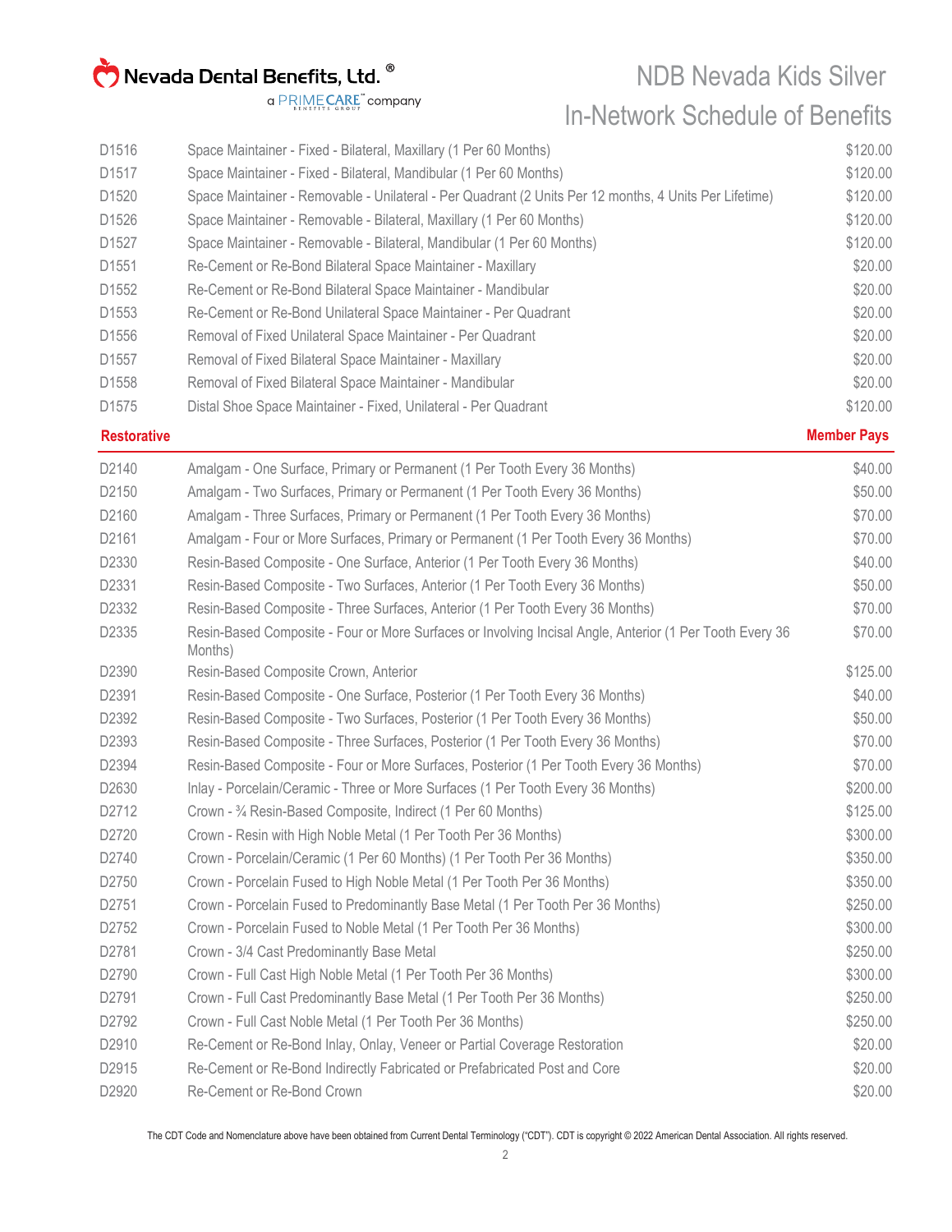NDB Nevada Kids Silver In-Network Schedule of Benefits

a PRIMECARE<sup>"</sup> company

| D2930              | Prefabricated Stainless Steel Crown - Primary Tooth (1 Per 36 Months)                                                                                           | \$75.00            |
|--------------------|-----------------------------------------------------------------------------------------------------------------------------------------------------------------|--------------------|
| D2931              | Prefabricated Stainless Steel Crown - Permanent Tooth (1 Per Tooth Per Lifetime)                                                                                | \$50.00            |
| D2932              | Prefabricated Resin Crown (1 Per 36 Months)                                                                                                                     | \$50.00            |
| D2933              | Prefabricated Stainless Steel Crown with Resin Window (1 Per 36 Months)                                                                                         | \$60.00            |
| D2940              | Protective Restoration (2 Per 6 Months)                                                                                                                         | \$20.00            |
| D2950              | Core Buildup, Including Any Pins When Required (1 Per 36 Months)                                                                                                | \$50.00            |
| D2951              | Pin Retention - Per Tooth, in Addition to Restoration (2 Units Per 36 Months)                                                                                   | No Charge          |
| D2952              | Post and Core in Addition to Crown, Indirectly Fabricated (1 Per Tooth Per Lifetime)                                                                            | \$90.00            |
| D2953              | Each Additional Indirectly Fabricated Post - Same Tooth                                                                                                         | No Charge          |
| D2954              | Prefabricated Post and Core in Addition to Crown (1 Per Tooth Per Lifetime)                                                                                     | \$50.00            |
| D2955              | Post Removal                                                                                                                                                    | \$90.00            |
| D2957              | Each Additional Prefabricated Post - Same Tooth                                                                                                                 | \$50.00            |
| D2960              | Labial Veneer (Resin Laminate) - Direct (1 Per Tooth Every 60 Months)                                                                                           | \$125.00           |
| D2961              | Labial Veneer (Resin Laminate) - Indirect (1 Per Tooth Every 60 Months)                                                                                         | \$175.00           |
| D2962              | Labial Veneer (Porcelain Laminate) - Indirect (1 Per Tooth Every 60 Months)                                                                                     | \$150.00           |
| D2975              | Coping                                                                                                                                                          | \$100.00           |
| D2980              | Crown Repair Necessitated by Restorative Material Failure                                                                                                       | \$50.00            |
| D2999              | Unspecified Restorative Procedure, by Report                                                                                                                    | \$50.00            |
| <b>Endodontics</b> |                                                                                                                                                                 | <b>Member Pays</b> |
| D3110              | Pulp Cap - Direct (Excluding Final Restoration) (1 Per Tooth Per Lifetime)                                                                                      | \$20.00            |
| D3120              | Pulp Cap - Indirect (Excluding Final Restoration) (1 Per Tooth Per Lifetime)                                                                                    | \$10.00            |
| D3220              | Therapeutic Pulpotomy (Excluding Final Restoration) (1 Per Tooth Per Lifetime)                                                                                  | \$50.00            |
| D3221              | Pulpal Debridement, Primary and Permanent Teeth (1 Per Tooth Per Lifetime)                                                                                      | \$50.00            |
| D3222              | Partial Pulpotomy for Apexogenesis                                                                                                                              | \$50.00            |
| D3230              | Pulpal Therapy (Resorbable Filling) - Anterior, Primary Tooth (Excl. Final Restoration) (1 Per Tooth Per<br>Lifetime)                                           | \$50.00            |
| D3240              | Pulpal Therapy (Resorbable Filling) - Posterior, Primary Tooth (Excl. Final Restoration) (1 Per Tooth Per<br>Lifetime)                                          | \$50.00            |
| D3310              | Endodontic Therapy, Anterior Tooth (Excluding Final Restoration) (1 Per Tooth Per Lifetime)                                                                     | \$200.00           |
| D3320              | Endodontic Therapy, Premolar Tooth (Excluding Final Restoration) (1 Per Tooth Per Lifetime)                                                                     | \$250.00           |
| D3330              | Endodontic Therapy, Molar Tooth (Excluding Final Restoration) (1 Per Tooth Per Lifetime)                                                                        | \$350.00           |
| D3331              | <b>Treatment of Root Canal Obstruction; Non-Surgical Access</b>                                                                                                 | No Charge          |
| D3332              | Incomplete Endodontic Therapy; Inoperable, Unrestorable or Fractured Tooth                                                                                      | \$50.00            |
| D3346              | Retreatment of Previous Root Canal Therapy - Anterior (1 Per Tooth Per Lifetime)                                                                                | \$250.00           |
| D3347              | Retreatment of Previous Root Canal Therapy - Premolar (1 Per Tooth Per Lifetime)                                                                                | \$300.00           |
| D3348              | Retreatment of Previous Root Canal Therapy - Molar (1 Per Tooth Per Lifetime)                                                                                   | \$350.00           |
| D3351              | Apexification/Recalcification - Initial Visit (Apical Closure/Calcific Repair of Perforations, Root Resorption,<br>$Etc.$ )                                     | \$25.00            |
| D3352              | Apexification/Recalcification - Interim Medication Replacement                                                                                                  | \$25.00            |
| D3353              | Apexification/Recalcification - Final Visit (Includes Completed Root Canal Therapy - Apical Closure/Calcific<br>Repair of Perforations, Root Resorptioin, Etc.) | \$25.00            |

D3410 Apicoectomy - Anterior **\$150.00**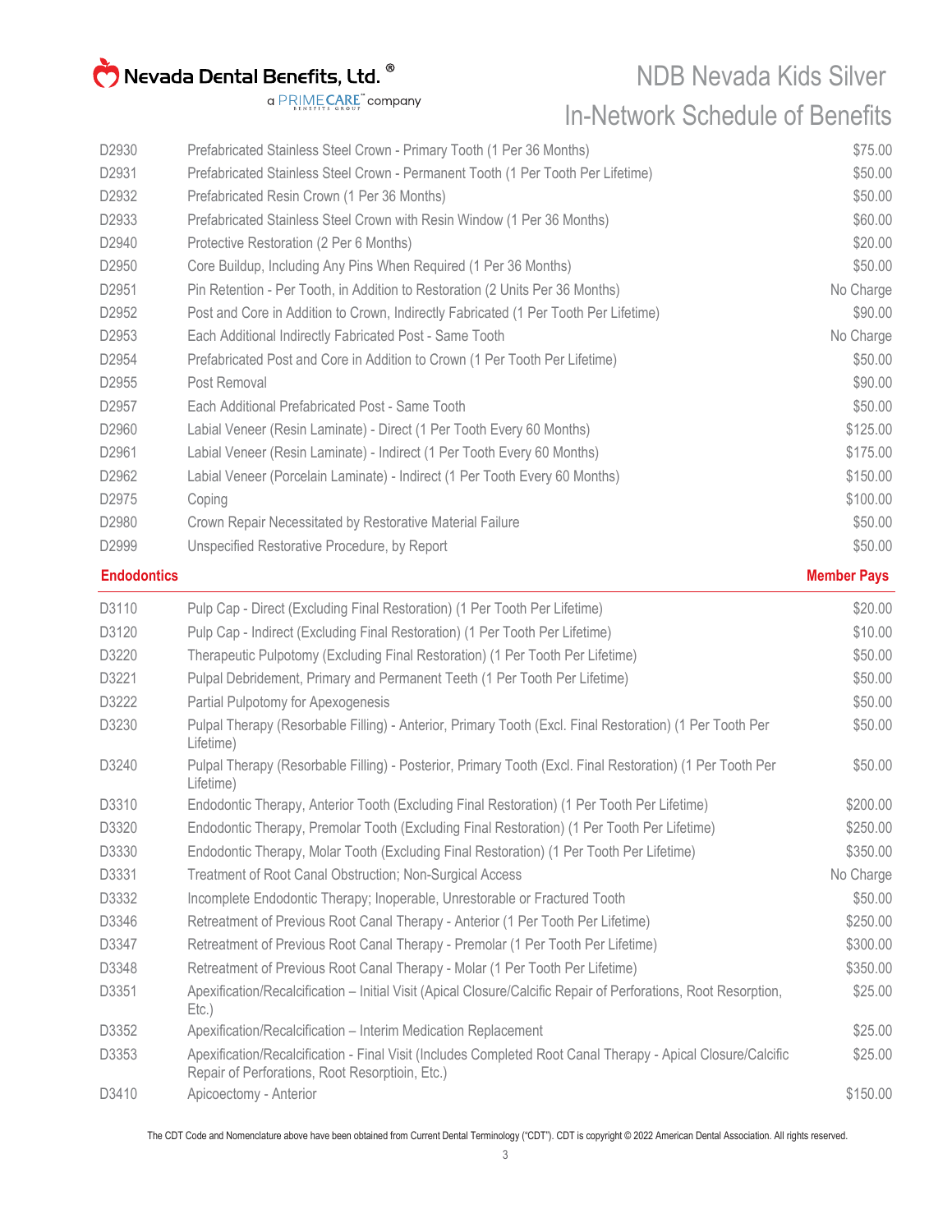| D3421<br>D3425<br>D3426<br>D3430<br>D3450<br>D3910<br>D3950<br>D3999 | Apicoectomy - Premolar (First Root) (1 Per Tooth Per Lifetime)<br>Apicoectomy - Molar (First Root) (1 Per Tooth Per Lifetime)<br>Apicoectomy (Each Additional Root) (1 Per Tooth Per Lifetime)<br>Retrograde Filling - Per Root (1 Per Tooth Per Lifetime)<br>Root Amputation - Per Root<br>Surgical Procedure for Isolation of Tooth with Rubber Dam<br>Canal Preparation and Fitting of Preformed Dowel or Post<br>Unspecified Endodontic Procedure, by Report | \$250.00<br>\$350.00<br>\$150.00<br>\$150.00<br>\$150.00<br>No Charge<br>\$90.00<br>\$50.00 |
|----------------------------------------------------------------------|------------------------------------------------------------------------------------------------------------------------------------------------------------------------------------------------------------------------------------------------------------------------------------------------------------------------------------------------------------------------------------------------------------------------------------------------------------------|---------------------------------------------------------------------------------------------|
| <b>Periodontics</b>                                                  |                                                                                                                                                                                                                                                                                                                                                                                                                                                                  | <b>Member Pays</b>                                                                          |
| D4210                                                                | Gingivectomy or Gingivoplasty - Four or More Contiguous Teeth or Tooth Bounded Spaces Per Quadrant<br>(1 Per Quadrant Per 60 Months)                                                                                                                                                                                                                                                                                                                             | \$100.00                                                                                    |
| D4211                                                                | Gingivectomy or Gingivoplasty - One to Three Contiguous Teeth or Tooth Bounded Spaces Per Quadrant<br>(4 Units Per 60 Months)                                                                                                                                                                                                                                                                                                                                    | \$75.00                                                                                     |
| D4230                                                                | Anatomical Crown Exposure - Four or More Contiguous Teeth or Tooth Bounded Spaces Per Quadrant                                                                                                                                                                                                                                                                                                                                                                   | \$190.00                                                                                    |
| D4231                                                                | Anatomical Crown Exposure - One to Three Teeth or Tooth Bounded Spaces Per Quadrant                                                                                                                                                                                                                                                                                                                                                                              | \$170.00                                                                                    |
| D4240                                                                | Gingival Flap Procedure, Including Root Planing - Four or More Contiguous Teeth or Tooth Bounded<br>Spaces Per Quadrant                                                                                                                                                                                                                                                                                                                                          | \$100.00                                                                                    |
| D4241                                                                | Gingival Flap Procedure, Including Root Planing - One to Three Contiguous Teeth or Tooth Bounded<br>Spaces Per Quadrant                                                                                                                                                                                                                                                                                                                                          | \$75.00                                                                                     |
| D4249                                                                | Clinical Crown Lengthening - Hard Tissue                                                                                                                                                                                                                                                                                                                                                                                                                         | \$100.00                                                                                    |
| D4260                                                                | Osseous Surgery (Including Elevation of a Full Thickness Flap and Closure) Four or More Contiguous<br>Teeth or Tooth Bound Spaces Per Quadrant (1 Per Quadrant Per Lifetime)                                                                                                                                                                                                                                                                                     | \$300.00                                                                                    |
| D4261                                                                | Osseous Surgery (Including Elevation of a Full Thickness Flap and Closure) One to Three Contiguous<br>Teeth (1 Per Quardrant Per Lifetime)                                                                                                                                                                                                                                                                                                                       | \$250.00                                                                                    |
| D4263                                                                | Bone Replacement Graft - First Site in Quadrant                                                                                                                                                                                                                                                                                                                                                                                                                  | \$200.00                                                                                    |
| D4264                                                                | Bone Replacement Graft - Each Additional Site in Quadrant                                                                                                                                                                                                                                                                                                                                                                                                        | \$200.00                                                                                    |
| D4265                                                                | Biologic Materials to Aid in Soft and Osseous Tissue Regeneration, Per Site                                                                                                                                                                                                                                                                                                                                                                                      | \$100.00                                                                                    |
| D4266                                                                | Guided Tissue Regeneration - Resorbable Barrier, Per Site                                                                                                                                                                                                                                                                                                                                                                                                        | \$285.00                                                                                    |
| D4267                                                                | Guided Tissue Regeneration - Nonresorbable Barrier, Per Site                                                                                                                                                                                                                                                                                                                                                                                                     | \$330.00                                                                                    |
| D4270                                                                | Pedicle Soft Tissue Graft Procedure                                                                                                                                                                                                                                                                                                                                                                                                                              | \$250.00                                                                                    |
| D4273                                                                | Autogenous Connective Tissue Graft Procedures                                                                                                                                                                                                                                                                                                                                                                                                                    | \$250.00                                                                                    |
| D4274                                                                | Distal or Proximal Wedge Procedure                                                                                                                                                                                                                                                                                                                                                                                                                               | \$210.00                                                                                    |
| D4277                                                                | Free Soft Tissue Graft Procedure (Including Recipient and Donor Surgical Sites) First Tooth, Implant, or<br><b>Edentulous Tooth Position in Graft</b>                                                                                                                                                                                                                                                                                                            | \$250.00                                                                                    |
| D4278                                                                | Free Soft Tissue Graft Procedure (Including Recipient and Donor Surgical Sites) Each Additional<br>Contiguous Tooth, Implant, or Edentulous Tooth Position in Same Graft Site                                                                                                                                                                                                                                                                                    | No Charge                                                                                   |
| D4283                                                                | Autogenous Connective Tissue Graft Procedure (Including Recipient and Donor Surgicalsites),                                                                                                                                                                                                                                                                                                                                                                      | No Charge                                                                                   |
| D4322                                                                | Splint - Intra-Coronal; Natural Teeth or Prosthetic Crowns                                                                                                                                                                                                                                                                                                                                                                                                       | No Charge                                                                                   |
| D4341                                                                | Periodontal Scaling and Root Planing - Four or More Teeth Per Quadrant (Once Per Quadrant Every 24<br>Months)                                                                                                                                                                                                                                                                                                                                                    | \$65.00                                                                                     |
| D4342                                                                | Periodontal Scaling and Root Planing - One to Three Teeth Per Quadrant (Once Per Quadrant Every 24<br>Months)                                                                                                                                                                                                                                                                                                                                                    | \$50.00                                                                                     |
| D4346                                                                | Scaling in Presence of Generalized Moderate or Severe Gingival Inflammation - Full Mouth, After Oral<br>Evaluation                                                                                                                                                                                                                                                                                                                                               | \$20.00                                                                                     |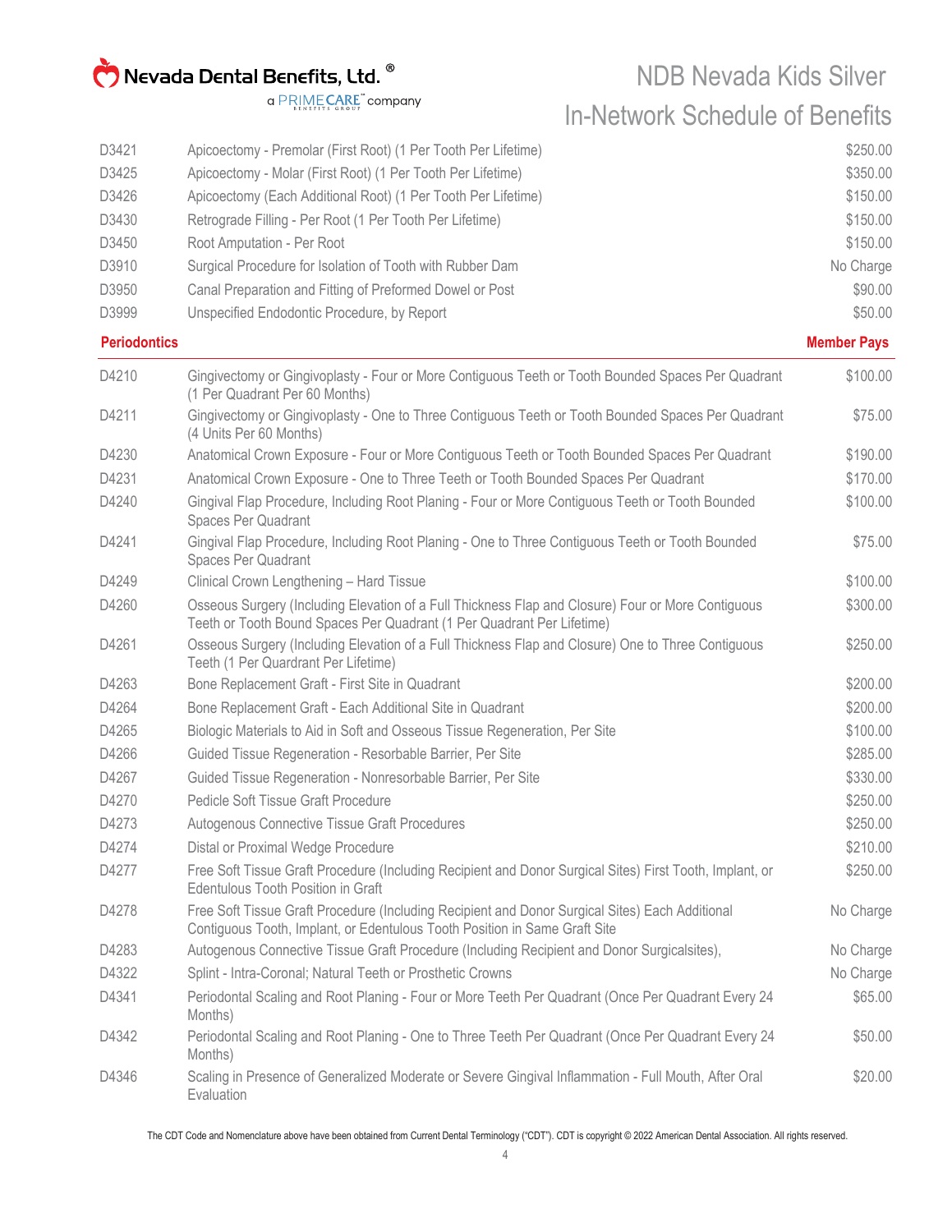a PRIMECARE<sup>"</sup> company

#### NDB Nevada Kids Silver

#### In-Network Schedule of Benefits

| D4355 | Full Mouth Debridement to Enable Comprehensive Evaluation and Diagnosis on a Subsequent Visit (1 Per                                                              | \$65.00            |
|-------|-------------------------------------------------------------------------------------------------------------------------------------------------------------------|--------------------|
| D4381 | 36 Months)<br>Localized Delivery of Antimicrobial Agents                                                                                                          | No Charge          |
| D4910 | Periodontal Maintenance (1 Per 3 Months)                                                                                                                          | \$50.00            |
| D4999 | Unspecified Periodontal Procedure, by Report                                                                                                                      | \$50.00            |
|       | <b>Prosthodontics - Removable</b>                                                                                                                                 | <b>Member Pays</b> |
| D5110 | Complete Denture - Maxillary (1 Per 60 Months)                                                                                                                    | \$350.00           |
| D5120 | Complete Denture - Mandibular (1 Per 60 Months)                                                                                                                   | \$350.00           |
| D5130 | Immediate Denture - Maxillary (1 Per 60 Months)                                                                                                                   | \$350.00           |
| D5140 | Immediate Denture - Mandibular (1 Per 60 Months)                                                                                                                  | \$350.00           |
| D5211 | Maxillary Partial Denture - Resin Base, Including Retentive/Clasping Materials, Rests and Teeth (1 Per 60<br>Months)                                              | \$300.00           |
| D5212 | Mandibular Partial Denture - Resin Base, Including Retentive/Clasping Materials, Rests and Teeth (1 Per<br>60 Months)                                             | \$300.00           |
| D5213 | Maxillary Partial Denture - Cast Metal Framework with Resin Denture Bases, Including Retentive/Clasping<br>Materials, Rests and Teeth (1 Per 60 Months)           | \$350.00           |
| D5214 | Mandibular Partial Denture - Cast Metal Framework with Resin Denture Bases, Including<br>Retentive/Clasping Materials, Rests and Teeth (1 Per 60 Months)          | \$350.00           |
| D5221 | Immediate Maxillary Partial Denture - Resin Base, Including Retentive/Clasping Materials, Rests and<br>Teeth (1 Per 60 Months)                                    | \$300.00           |
| D5222 | Immediate Mandibular Partial Denture - Resin Base, Including Retentive/Clasping Materials, Rests and<br>Teeth (1 Per 60 Months)                                   | \$300.00           |
| D5223 | Immediate Maxillary Partial Denture - Cast Metal Framework with Resin Denture Bases, Including<br>Retentive/Clasping Materials, Rests and Teeth (1 Per 60 Months) | \$350.00           |
| D5224 | Immediate Mandibular Partial Denture - Cast Metal Framework with Resin Denture Bases, Including<br>Retentive/Clasping Materials Rests and Teeth (1 Per 60 Months) | \$350.00           |
| D5225 | Maxillary Partial Denture - Flexible Base (Including Retentive/Clasping Materials, Rests and Teeth) (1 Per<br>60 Months)                                          | \$350.00           |
| D5226 | Mandibular Partial Denture - Flexible Base (Including Retentive/Clasping Materials, Rests and Teeth) (1<br>Per 60 Months)                                         | \$350.00           |
| D5227 | Immediate Maxillary Partial Denture - Flexible Base (Including any Clasps, Rests, and Teeth)                                                                      | \$350.00           |
| D5228 | Immediate Mandibular Partial Denture - Flexible Base (Including any Clasps, Rests, and Teeth)                                                                     | \$350.00           |
| D5282 | Removable Unilateral Partial Denture - One Piece Cast Metal (Including Retentive/Clasping Materials,<br>Rests and Teeth), Maxillary (1 per 60 months)             | \$350.00           |
| D5283 | Removable Unilateral Partial Denture - One Piece Cast Metal (Including Retentive/Clasping Materials,<br>Rests and Teeth), Mandibular (1 per 60 months)            | \$350.00           |
| D5410 | Adjust Complete Denture - Maxillary (1 Unit Per Months)                                                                                                           | \$20.00            |
| D5411 | Adjust Complete Denture - Mandibular (1 Unit Per Months)                                                                                                          | \$20.00            |
| D5421 | Adjust Partial Denture - Maxillary (1 Unit Per Months)                                                                                                            | \$20.00            |
| D5422 | Adjust Partial Denture - Mandibular (1 Unit Per Months)                                                                                                           | \$20.00            |
| D5511 | Repair Broken Complete Denture Base, Mandibular (1 Per 60 Months)                                                                                                 | \$50.00            |
| D5512 | Repair Broken Complete Denture Base, Maxillary (1 Per 60 Months)                                                                                                  | \$50.00            |
| D5520 | Replace Missing or Broken Teeth - Complete Denture (Each Tooth) (1 Per 60 Months)                                                                                 | \$75.00            |
| D5611 | Repair Resin Partial Denture Base, Mandibular (Contraindicated Within 91 Days of Delivery, Any Provider)                                                          | \$50.00            |
| D5612 | Repair Resin Partial Denture Base, Maxillary (Contraindicated Within 91 Days of Delivery, Any Provider)                                                           | \$50.00            |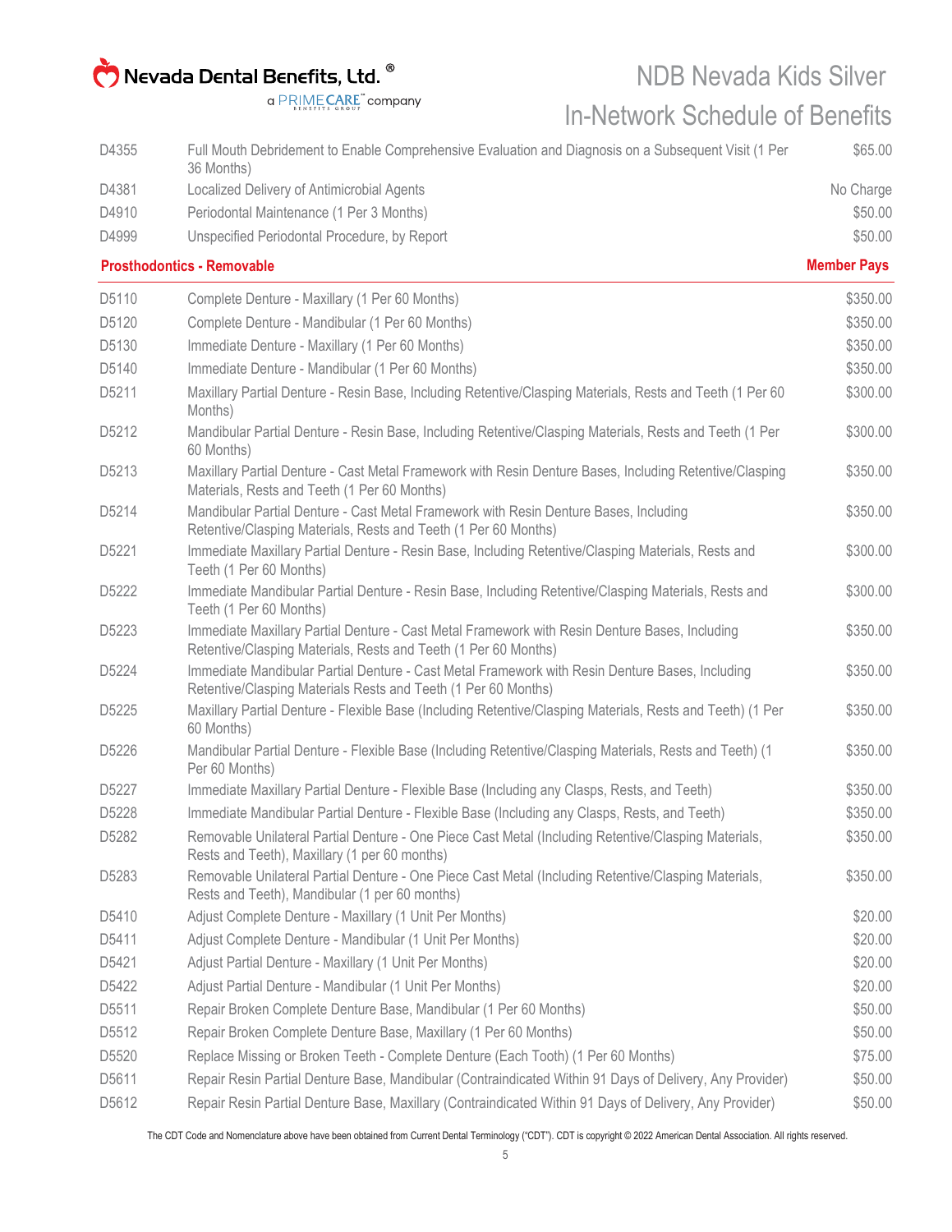NDB Nevada Kids Silver

In-Network Schedule of Benefits

a PRIMECARE<sup>"</sup> company

| D5621 | Repair Cast Partial Framework, Mandibular (Contraindicated Within 91 Days of Delivery, Any Provider)                           | \$100.00           |
|-------|--------------------------------------------------------------------------------------------------------------------------------|--------------------|
| D5622 | Repair Cast Partial Framework, Maxillary (Contraindicated Within 91 Days of Delivery, Any Provider)                            | \$100.00           |
| D5630 | Repair or Replace Broken Retentive/Clasping Materials- Per Tooth (Contraindicated Within 91 Days of<br>Delivery, Any Provider) | \$75.00            |
| D5640 | Replace Broken Teeth - Per Tooth (Contraindicated Within 91 Days of Delivery, Any Provider)                                    | \$75.00            |
| D5650 | Add Tooth to Existing Partial Denture (Contraindicated Within 91 Days of Delivery, Any Provider)                               | \$75.00            |
| D5660 | Add Clasp to Existing Partial Denture - Per Tooth (Contraindicated Within 91 Days of Delivery, Any<br>Provider)                | \$75.00            |
| D5670 | Replace All Teeth and Acrylic on Cast Metal Framework (Maxillary) (1 Per 60 Months)                                            | \$305.00           |
| D5671 | Replace All Teeth and Acrylic on Cast Metal Framework (Mandibular) (1 Per 60 Months)                                           | \$305.00           |
| D5710 | Rebase Complete Maxillary Denture (1 Per 60 Months)                                                                            | \$150.00           |
| D5711 | Rebase Complete Mandibular Denture (1 Per 60 Months)                                                                           | \$150.00           |
| D5720 | Rebase Maxillary Partial Denture (1 Per 60 Months)                                                                             | \$150.00           |
| D5721 | Rebase Mandibular Partial Denture                                                                                              | \$150.00           |
| D5725 | Rebase Hybrid Prosthesis                                                                                                       | \$150.00           |
| D5730 | Reline Complete Maxillary Denture, Direct (1 Per 36 Months)                                                                    | \$100.00           |
| D5731 | Reline Complete Mandibular Denture, Direct (1 Per 36 Months)                                                                   | \$100.00           |
| D5740 | Reline Maxillary Partial Denture, Direct (1 Per 36 Months)                                                                     | \$100.00           |
| D5741 | Reline Mandibular Partial Denture, Direct (1 Per 36 Months)                                                                    | \$100.00           |
| D5750 | Reline Complete Maxillary Denture, Indirect (1 Per 36 Months)                                                                  | \$125.00           |
| D5751 | Reline Complete Mandibular Denture, Indirect (1 Per 36 Months)                                                                 | \$125.00           |
| D5760 | Reline Maxillary Partial Denture, Indirect (1 Per 36 Months)                                                                   | \$125.00           |
| D5761 | Reline Mandibular Partial Denture, Indirect (1 Per 36 Months)                                                                  | \$125.00           |
| D5765 | Soft Liner for Complete or Partial Removable Denture - Indirect                                                                | \$125.00           |
| D5820 | Interim Partial Denture (Including Retentive/Clasping Materials, Rests and Teeth), Maxillary                                   | \$200.00           |
| D5821 | Interim Partial Denture (Including Retentive/Clasping Materials, Rests and Teeth), Mandibular                                  | \$200.00           |
| D5850 | Tissue Conditioning, Maxillary (1 Per 12 Months)                                                                               | \$20.00            |
| D5851 | Tissue Conditioning, Mandibular (1 Per 12 Months)                                                                              | \$20.00            |
| D5862 | Precision Attachment, by Report                                                                                                | \$90.00            |
| D5863 | Overdenture - Complete Maxillary (1 Per 60 Months)                                                                             | \$350.00           |
| D5864 | Overdenture - Partial Maxillary (1 Per 60 Months)                                                                              | \$350.00           |
| D5865 | Overdenture - Complete Mandibular (1 Per 60 Months)                                                                            | \$350.00           |
| D5866 | Overdenture - Partial Mandibular (1 Per 60 Months)                                                                             | \$350.00           |
| D5876 | Add Metal Substructure to Acrylic Full Denture (Per Arch)                                                                      | \$60.00            |
| D5899 | Unspecified Removable Prosthodontics Procedure, by Report                                                                      | \$50.00            |
| D5999 | Unspecified Maxillofacial Prosthodontic, by Report                                                                             | \$50.00            |
|       | <b>Prosthodontics - Fixed</b>                                                                                                  | <b>Member Pays</b> |
| D6210 | Pontic - Cast High Noble Metal (1 Per 60 Months)                                                                               | \$300.00           |
| D6211 | Pontic - Cast Predominantly Base Metal (1 Per 60 Months)                                                                       | \$300.00           |
| D6212 | Pontic - Cast Noble Metal (1 Per 60 Months)                                                                                    | \$300.00           |
| D6240 | Pontic - Porc. Fused to High Noble Metal (1 Per 60 Months)                                                                     | \$300.00           |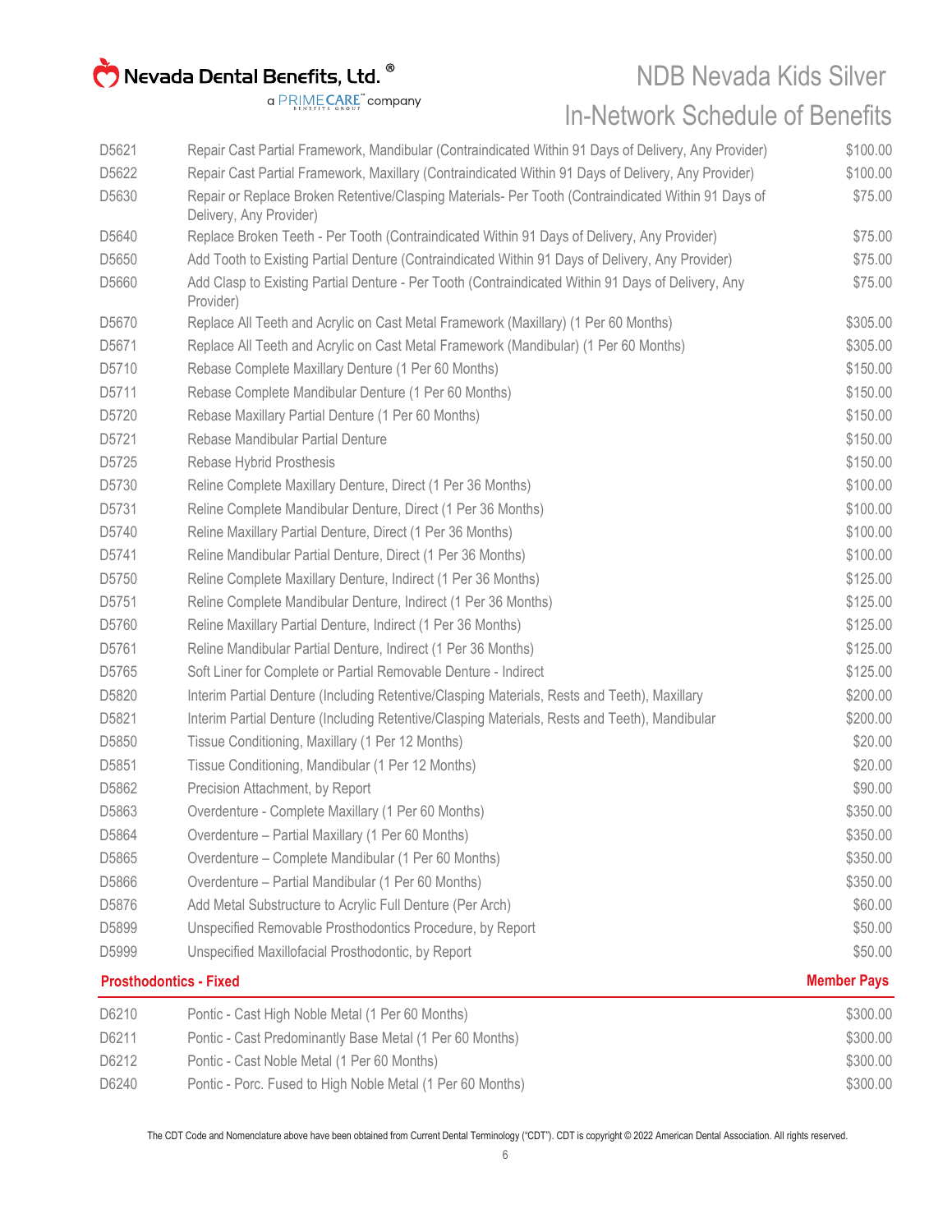NDB Nevada Kids Silver In-Network Schedule of Benefits

| D6241 | Pontic - Porc. Fused to Predominantly Base Metal (1 Per 60 Months)                                    | \$300.00 |
|-------|-------------------------------------------------------------------------------------------------------|----------|
| D6242 | Pontic - Porc. Fused to Noble Metal (1 Per 60 Months)                                                 | \$300.00 |
| D6245 | Pontic - Porc./Ceramic (1 Per 60 Months)                                                              | \$300.00 |
| D6250 | Pontic - Resin with High Noble Metal                                                                  | \$300.00 |
| D6549 | Resin Retainer – for Resin Bonded Fixed Prosthesis                                                    | \$170.00 |
| D6720 | Retainer Crown - Resin with High Noble Metal (1 Per 60 Months)                                        | \$300.00 |
| D6740 | Retainer Crown - Porc./Ceramic (1 Per 60 Months)                                                      | \$250.00 |
| D6750 | Retainer Crown - Porc. Fused to High Noble Metal (1 Per 60 Months)                                    | \$350.00 |
| D6751 | Retainer Crown - Porc. Fused to Predominantly Base Metal (1 Per 60 Months)                            | \$300.00 |
| D6752 | Retainer Crown - Porc. Fused to Noble Metal (1 Per 60 Months)                                         | \$350.00 |
| D6790 | Retainer Crown - Full Cast High Noble Metal (1 Per 60 Months)                                         | \$300.00 |
| D6792 | Retainer Crown - Full Cast Noble Metal (1 Per 60 Months)                                              | \$300.00 |
| D6930 | Re-Cement or Re-Bond Fixed Partial Denture (Contraindicated Within 90 Days of Delivery, Any Provider) | \$50.00  |
| D6950 | <b>Precision Attachment</b>                                                                           | \$90.00  |
| D6980 | Fixed Partial Denture Repair, by Report                                                               | \$75.00  |
|       |                                                                                                       |          |

#### **Oral Surgery Member Pays**

| D7111 | Extraction, Coronal Remnants - Primary Tooth (1 Per Tooth Per Lifetime)                                                                                                   | \$25.00   |
|-------|---------------------------------------------------------------------------------------------------------------------------------------------------------------------------|-----------|
| D7140 | Extraction, Erupted Tooth or Exposed Root (Elevation and/or Forceps Removal) (1 Per Tooth Per Lifetime)                                                                   | \$75.00   |
| D7210 | Extraction, Erupted Tooth Requiring Removal of Bone and/or Sectioning of Tooth, and Including Elevation<br>of Mucoperiosteal Flap if Indicated                            | \$90.00   |
| D7220 | Removal of Impacted Tooth - Soft Tissue (1 Per Tooth Per Lifetime)                                                                                                        | \$100.00  |
| D7230 | Removal of Impacted Tooth - Partially Bony (1 Per Tooth Per Lifetime)                                                                                                     | \$140.00  |
| D7240 | Removal of Impacted Tooth - Completely Bony (1 Per Tooth Per Lifetime)                                                                                                    | \$160.00  |
| D7241 | Removal of Impacted Tooth - Completely Bony, with Unusual Surgical Complications (1 Per Tooth Per<br>Lifetime)                                                            | \$180.00  |
| D7250 | Surgical Removal of Residual Tooth Roots (Cutting Procedure) (1 Per Tooth Per Lifetime)                                                                                   | \$75.00   |
| D7260 | Oroantral Fistula Closure (Contraindicated Within 91 Days of Delivery, Any Provider)                                                                                      | \$350.00  |
| D7261 | Primary Closure of a Sinus Perforation (Contraindicated Within 91 Days of Delivery, Any Provider)                                                                         | \$300.00  |
| D7270 | Tooth Reimplantation and/or Stabilization of Accidentally Evulsed or Displaced Tooth (Contraindicated<br>Within 91 Days of Delivery, Any Provider) (1 Tooth Per Lifetime) | \$225.00  |
| D7280 | Exposure of an Unerupted Tooth                                                                                                                                            | \$250.00  |
| D7283 | Placement of Device to Facilitate Eruption of Impacted Tooth                                                                                                              | \$185.00  |
| D7285 | Incisional Biopsy of Oral Tissue-Hard (Bone, Tooth)                                                                                                                       | \$100.00  |
| D7286 | Incisional Biopsy of Oral Tissue-Soft                                                                                                                                     | \$50.00   |
| D7287 | <b>Exfoliative Cytological Sample Collection</b>                                                                                                                          | \$50.00   |
| D7288 | Brush Biopsy - Transepithelial Sample Collection                                                                                                                          | \$250.00  |
| D7290 | Surgical Repositioning of Teeth                                                                                                                                           | \$350.00  |
| D7291 | Transseptal Fiberotomy/Supra Crestal Fiberotomy, by Report                                                                                                                | \$78.00   |
| D7293 | Placement: Temporary Anchorage Device Requiring Surgical Flap                                                                                                             | \$325.00  |
| D7294 | Placement: Temporary Anchorage Device Without Surgical Flap                                                                                                               | \$270.00  |
| D7299 | Removal of Temporary Anchorage Device, Requiring Flap                                                                                                                     | No Charge |
| D7300 | Removal of Temporary Anchorage Device, Without Flap                                                                                                                       | No Charge |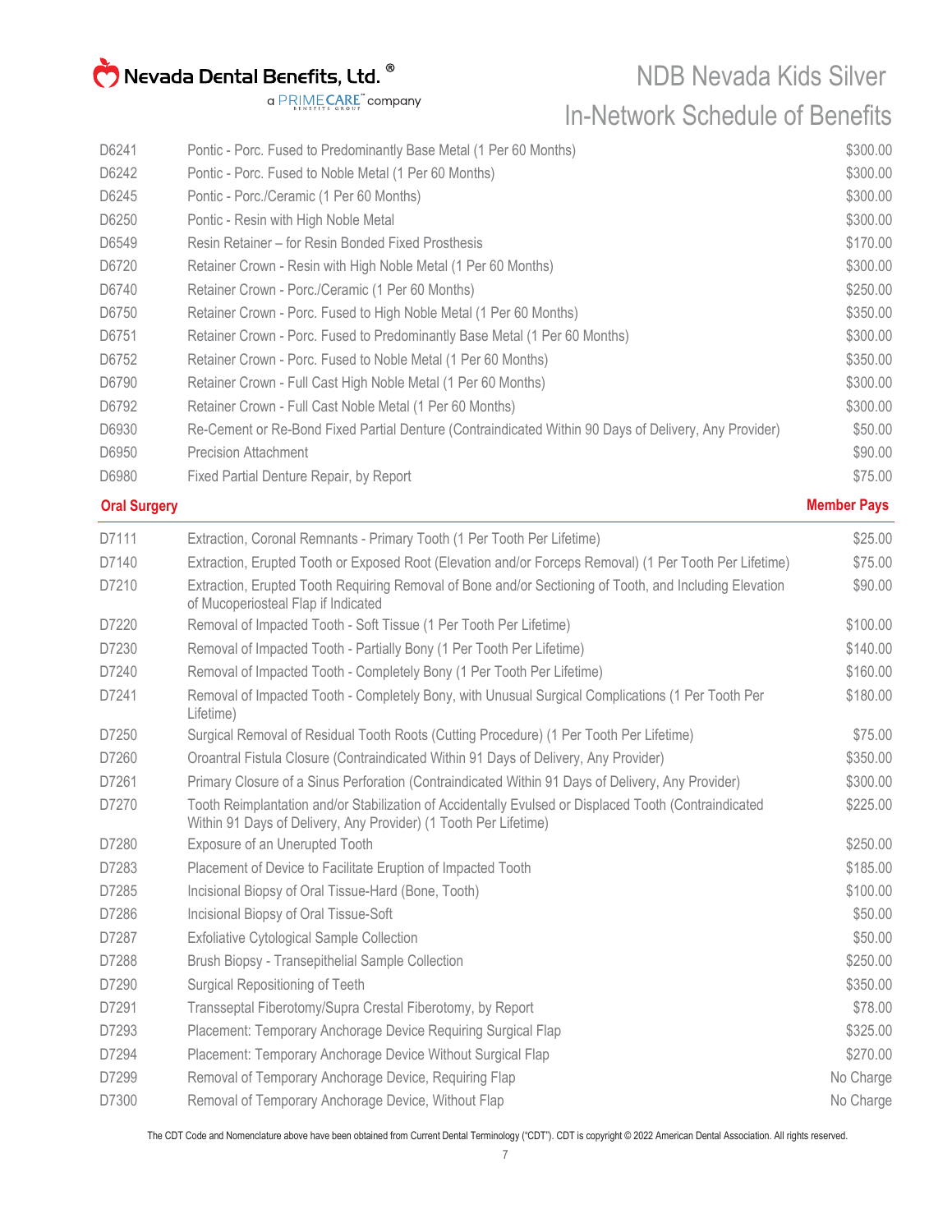NDB Nevada Kids Silver

In-Network Schedule of Benefits

| D9110 | Palliative (Emergency) Treatment of Dental Pain - Minor Procedure (2 Per 6 Months)                                             | \$25.00            |
|-------|--------------------------------------------------------------------------------------------------------------------------------|--------------------|
|       | <b>Adjunctive General Services</b>                                                                                             | <b>Member Pays</b> |
| D7999 | Unspecified Oral Surgery Procedure, by Report                                                                                  | No Charge          |
| D7971 | Excision of Pericoronal Gingiva                                                                                                | \$60.00            |
| D7970 | Excision of Hyperplastic Tissue - Per Arch                                                                                     | \$250.00           |
| D7963 | Frenuloplasty                                                                                                                  | \$60.00            |
| D7962 | Lingual Frenectomy (Frenulectomy)                                                                                              | \$250.00           |
| D7961 | Buccal/Labial Frenectomy (Frenulectomy)                                                                                        | \$250.00           |
| D7953 | Bone Replacement Graft for Ridge Preservation - Per Site                                                                       | \$350.00           |
| D7951 | Sinus Augmentation with Bone or Bone Substitutes Via a Lateral Open Approach                                                   | \$350.00           |
| D7910 | Suture of Recent Small Wounds Up to 5 Cm                                                                                       | \$50.00            |
| D7881 | Occlusal Orthotic Device Adjustment                                                                                            | \$20.00            |
| D7880 | Occlusal Orthotic Device, by Report                                                                                            | \$75.00            |
| D7530 | Removal of Foreign Body From Mucosa, Skin, or Subcutaneous Alveola Tissue                                                      | \$75.00            |
| D7520 | Incision and Drainage of Abscess - Extraoral Soft Tissue (Incidental, Already Part of Another Procedure)                       | \$100.00           |
| D7511 | Incision and Drainage of Abscess - Intraoral Soft Tissue - Complicated                                                         | \$60.00            |
| D7510 | Incision and Drainage of Abscess - Intraoral Soft Tissue (Incidental, Already Part of Another Procedure)                       | \$60.00            |
| D7473 | Removal of Torus Mandibularis (2 Per Lifetime)                                                                                 | \$250.00           |
| D7472 | Removal of Torus Palatinus (2 Per Lifetime)                                                                                    | \$250.00           |
| D7471 | Removal of Lateral Exostosis (Maxilla or Mandible)                                                                             | \$60.00            |
| D7465 | Destruction of Lesion(s) by Physical or Chemical Method, by Report                                                             | \$108.00           |
| D7461 | Removal of Benign Nonodontogenic Cyst or Tumor - Lesion Diameter Greater Than 1.25 Cm                                          | \$250.00           |
| D7460 | Removal of Benign Nonodontogenic Cyst or Tumor - Lesion Diameter Up to 1.25 Cm                                                 | \$250.00           |
| D7451 | Removal of Benign Odontogenic Cyst or Tumor - Lesion Diameter Greater Than 1.25 Cm                                             | \$250.00           |
| D7450 | Removal of Benign Odontogenic Cyst or Tumor - Lesion Diameter Up to 1.25 Cm                                                    | \$250.00           |
| D7441 | Excision of Malignant Tumor - Lesion Diameter Greater Than 1.25 Cm                                                             | \$250.00           |
| D7440 | Excision of Malignant Tumor - Lesion Diameter Up to 1.25 Cm                                                                    | \$250.00           |
| D7412 | Excision of Benign Lesion, Complicated                                                                                         | \$250.00           |
| D7411 | Excision of Benign Lesion Greater Than 1.25 Cm                                                                                 | \$100.00           |
| D7410 | Excision of Benign Lesion Up to 1.25 Cm                                                                                        | \$60.00            |
| D7321 | Alveoloplasty Not in Conjun. with Extractions - One to Three Teeth or Tooth Spaces, Per Quad.                                  | \$80.00            |
| D7320 | Alveoloplasty Not in Conjun. with Extractions - Four or More Teeth or Tooth Spaces, Per Quad. (1 Per<br>Quadrant Per Lifetime) | \$90.00            |
| D7311 | Alveoloplasty in Conjun. with Extractions - One to Three Teeth or Tooth Spaces, Per Quad.                                      | \$60.00            |
| D7310 | Alveoloplasty in Conjun. with Extractions - Four or More Teeth or Tooth Spaces, Per Quad. (1 Per<br>Quadrant Per Lifetime)     | \$80.00            |
|       |                                                                                                                                |                    |

| D9110 | Palliative (Emergency) Treatment of Dental Pain - Minor Procedure (2 Per 6 Months) | \$25.00 |
|-------|------------------------------------------------------------------------------------|---------|
| D9120 | <b>Fixed Partial Denture Sectioning</b>                                            | \$25.00 |
| D9222 | Deep Sedation/General Anesthesia - First 15 Minutes                                | \$45.00 |
| D9223 | Deep Sedation/General Anesthesia - Each Subsequent 15 Minute Increment (3 Per Day) | \$45.00 |
| D9230 | Inhalation of Nitrous Oxide/Analgesia, Anxiolysis (Pedo Only)                      | \$15.00 |
| D9239 | Intravenous Moderate (Conscious) Sedation/Analgesia - First 15 Minutes (Pedo Only) | \$40.00 |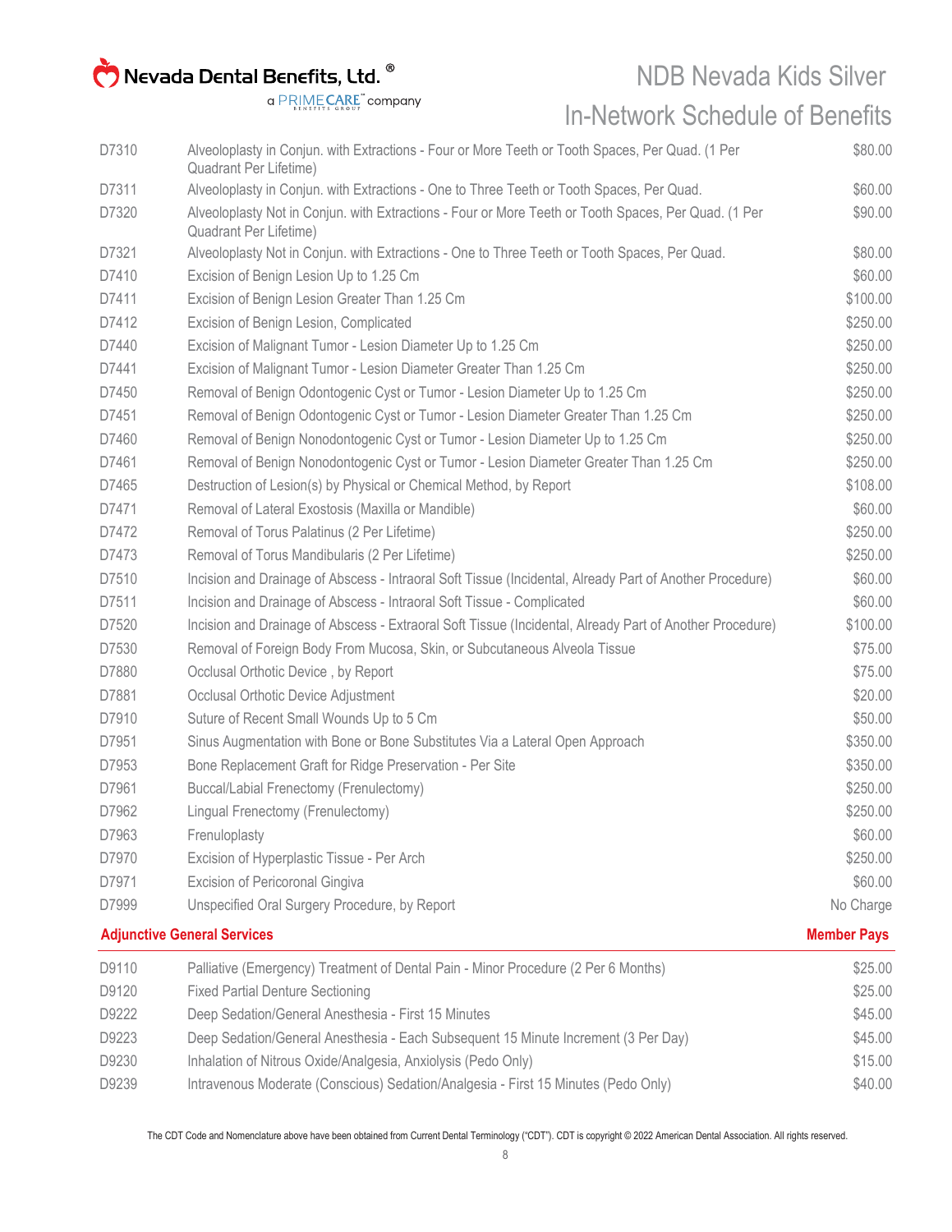NDB Nevada Kids Silver

#### In-Network Schedule of Benefits

| D9243 | Intravenous Moderate (Conscious) Sedation/Analgesia - Each Subsequent 15 Minute Increment               | \$40.00   |
|-------|---------------------------------------------------------------------------------------------------------|-----------|
| D9248 | Non-Intravenous Moderate (Conscious) Sedation                                                           | \$60.00   |
| D9310 | Consultation - Diagnostic Service Provided by Dentist/Physician Other Than Requesting Dentist/Physician | \$50.00   |
| D9311 | Consultation with a Medical Health Care Professional                                                    | \$30.00   |
| D9410 | House/Extended Care Facility Call                                                                       | \$60.00   |
| D9420 | Hospital or Ambulatory Surgical Center Call (Pedo Only)                                                 | \$60.00   |
| D9430 | Office Visit for Observation (During Regularly Scheduled Hours) - No Other Services Performed           | \$15.00   |
| D9440 | Office Visit - After Regularly Scheduled Hours (2 Per 12 Hours)                                         | \$75.00   |
| D9610 | Therapeutic Parenteral Drug, Single Administration                                                      | \$25.00   |
| D9612 | Therapeutic Parenteral Drugs, Two or More Administrations, Different Medications                        | \$25.00   |
| D9630 | Drug or Medicaments Dispensed in the Office for Home Use                                                | \$12.00   |
| D9930 | Treatment of Complications (Post-Surgical) - Unusual Circumstances, by Report                           | \$50.00   |
| D9942 | Repair and/or Reline of Occlusal Guard                                                                  | \$35.00   |
| D9943 | Occlusal Guard Adjustment                                                                               | \$20.00   |
| D9944 | Occlusal Guard - Hard Appliance, Full Arch                                                              | \$175.00  |
| D9945 | Occlusal Guard - Soft Appliance, Full Arch                                                              | \$75.00   |
| D9951 | Occlusal Adjustment - Limited                                                                           | \$30.00   |
| D9952 | Occlusal Adjustment - Complete                                                                          | \$100.00  |
| D9999 | Unspecified Adjunctive Procedure, by Report                                                             | No Charge |
|       |                                                                                                         |           |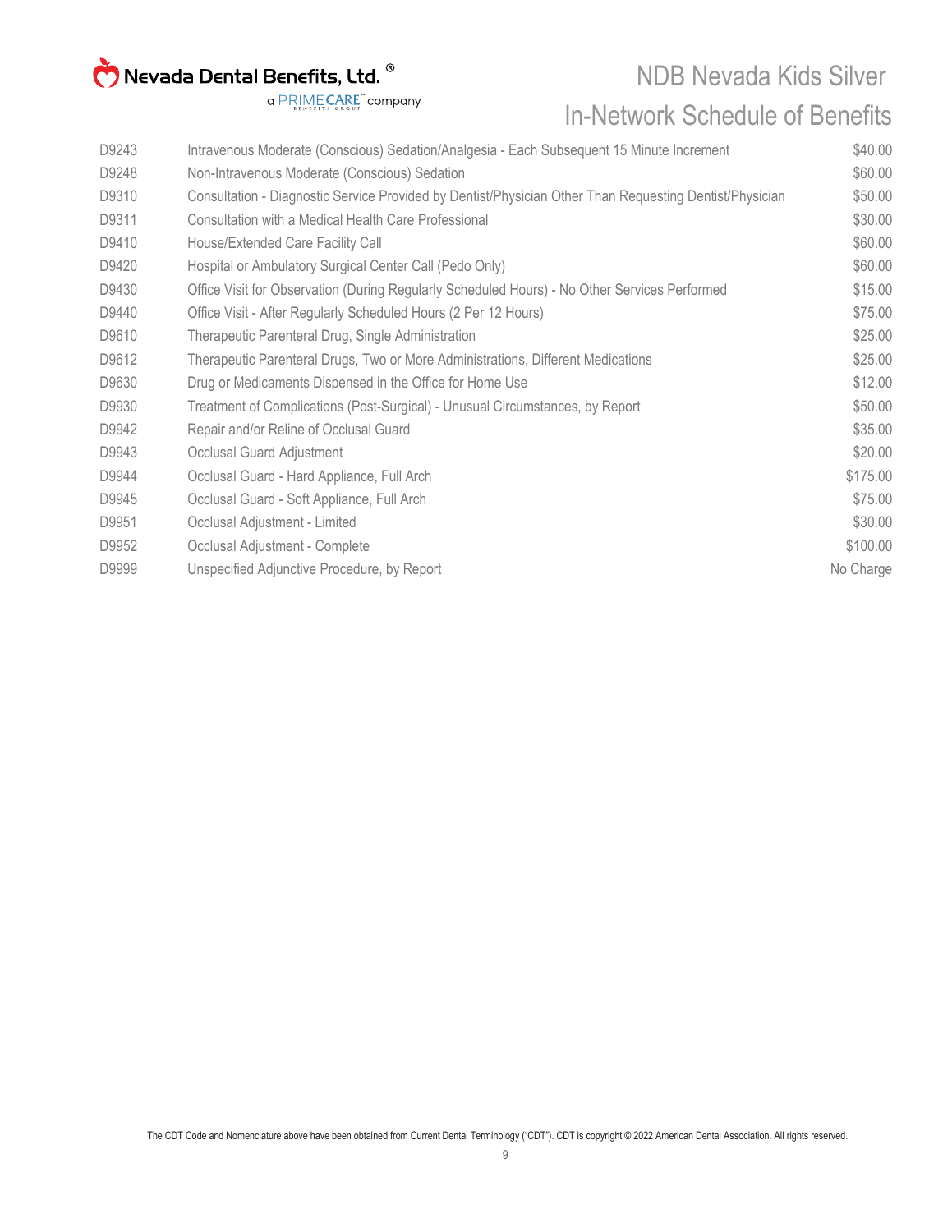a PRIMECARE<sup>"</sup> company

### NDB Nevada Adult Silver In-Network Schedule of Benefits

#### **Diagnostic Member Pays**

| D1110             | Prophylaxis - Adult (1 Per 6 Months)                                                                   | \$35.00            |
|-------------------|--------------------------------------------------------------------------------------------------------|--------------------|
| <b>Preventive</b> |                                                                                                        | <b>Member Pays</b> |
| D0999             | Unspecified Diagnostic Procedures, by Report                                                           | \$30.00            |
| D0470             | Diagnostic Casts                                                                                       | \$30.00            |
| D0460             | <b>Pulp Vitality Tests</b>                                                                             | \$5.00             |
| D0425             | <b>Caries Susceptibility Test</b>                                                                      | \$20.00            |
| D0340             | 2D Cephalometric Radiographic Image - Acquisition, Measurement and Analysis                            | \$50.00            |
| D0330             | Panoramic Radiographic Image (1 Image Per 36 Months)                                                   | \$20.00            |
| D0274             | Bitewings - Four Radiographic Images (1 Per 6 Months)                                                  | \$20.00            |
| D0273             | Bitewings - Three Radiographic Images (1 Per 6 Months)                                                 | \$20.00            |
| D0272             | Bitewings - Two Radiographic Images (1 Per 6 Months)                                                   | \$20.00            |
| D0270             | Bitewing - Single Radiographic Image (1 Per 6 Months)                                                  | \$5.00             |
| D0251             | Extraoral - Posterior Dental Radiographic Image                                                        | \$10.00            |
| D0250             | Extraoral - 2D Projection Radiographic Image Created Using a Stationary Radiation Source, and Detector | \$10.00            |
| D0240             | Intraoral - Occlusal Radiographic Image                                                                | \$10.00            |
| D0230             | Intraoral - Periapical Each Additional Radiographic Image (17 Per 12 Months)                           | \$5.00             |
| D0220             | Intraoral - Periapical First Radiographic Image (2 Per 3 Months)                                       | \$5.00             |
| D0210             | Intraoral - Complete Series of Radiographic Images (1 Series Per 36 months)                            | \$40.00            |
| D0180             | Comprehensive Periodontal Evaluation - New or Established Patient                                      | No Charge          |
| D0171             | Re-Evaluation - Post - Operative Office Visit                                                          | No Charge          |
| D0170             | Re-Evaluation - Limited, Problem Focused (Established Patient; Not Post-Operative Visit)               | No Charge          |
| D0150             | Comprehensive Oral Evaluation - New or Established Patient (1 Per 36 Months Per Location)              | No Charge          |
| D0145             | Oral Evaluation for a Patient Under Three Years of Age                                                 | No Charge          |
| D0140             | Limited Oral Evaluation - Problem Focused (As Necessary) (3 Per 6 Months)                              | No Charge          |
| D0120             | Periodic Oral Evaluation - Established Patient (1 Per 6 Months)                                        | No Charge          |

| D <sub>1110</sub> | Prophylaxis - Adult (1 Per 6 Months)                                                                   | \$35.00  |
|-------------------|--------------------------------------------------------------------------------------------------------|----------|
| D1206             | Topical Application of Fluoride Varnish (1 Per 6 Months)                                               | \$15.00  |
| D1208             | Topical Application of Fluoride – Excluding Varnish (1 Per 6 Months)                                   | \$15.00  |
| D1310             | Nutritional Counseling for Control of Dental Disease                                                   | \$15.00  |
| D1330             | Oral Hygiene Instructions                                                                              | \$15.00  |
| D1351             | Sealant - Per Tooth (1 Per Tooth Per Lifetime)                                                         | \$20.00  |
| D <sub>1510</sub> | Space Maintainer - Fixed - Unilateral - Per Quadrant (2 Units Per 12 Months, 4 Units Per Lifetime)     | \$120.00 |
| D1516             | Space Maintainer - Fixed - Bilateral, Maxillary (1 Per 60 Months)                                      | \$120.00 |
| D1517             | Space Maintainer - Fixed - Bilateral, Mandibular (1 Per 60 Months)                                     | \$120.00 |
| D <sub>1520</sub> | Space Maintainer - Removable - Unilateral - Per Quadrant (2 Units Per 12 months, 4 Units Per Lifetime) | \$120.00 |
| D <sub>1526</sub> | Space Maintainer - Removable - Bilateral, Maxillary (1 Per 60 Months)                                  | \$120.00 |
| D <sub>1527</sub> | Space Maintainer - Removable - Bilateral, Mandibular (1 Per 60 Months)                                 | \$120.00 |
| D <sub>1551</sub> | Re-Cement or Re-Bond Bilateral Space Maintainer - Maxillary                                            | \$20.00  |
| D1552             | Re-Cement or Re-Bond Bilateral Space Maintainer - Mandibular                                           | \$20.00  |
| D <sub>1553</sub> | Re-Cement or Re-Bond Unilateral Space Maintainer - Per Quadrant                                        | \$20.00  |
|                   |                                                                                                        |          |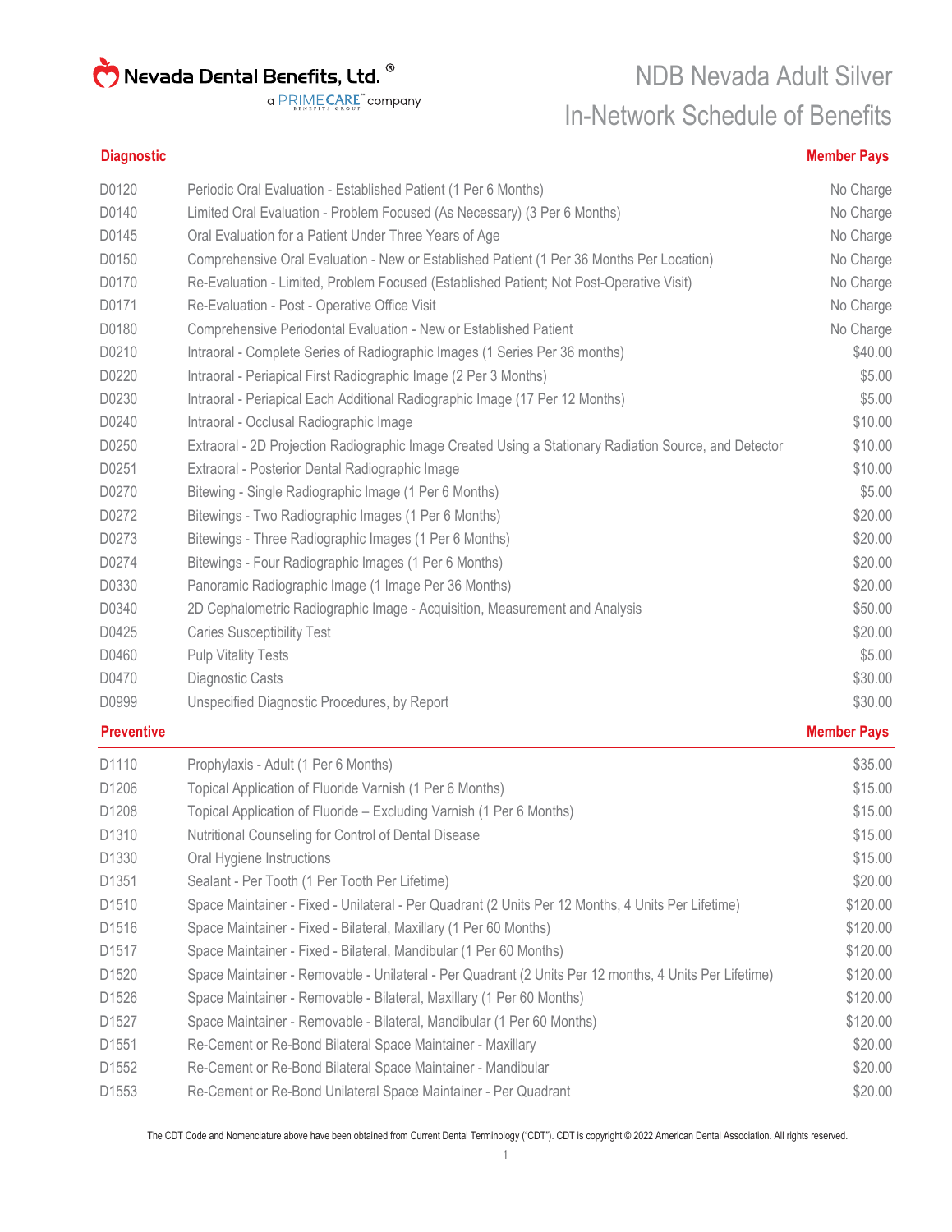NDB Nevada Adult Silver In-Network Schedule of Benefits

| D <sub>1556</sub>  | Removal of Fixed Unilateral Space Maintainer - Per Quadrant                                                         | \$20.00            |
|--------------------|---------------------------------------------------------------------------------------------------------------------|--------------------|
| D1557              | Removal of Fixed Bilateral Space Maintainer - Maxillary                                                             | \$20.00            |
| D1558              | Removal of Fixed Bilateral Space Maintainer - Mandibular                                                            | \$20.00            |
| D1575              | Distal Shoe Space Maintainer - Fixed, Unilateral - Per Quadrant                                                     | \$20.00            |
| <b>Restorative</b> |                                                                                                                     | <b>Member Pays</b> |
| D2140              | Amalgam - One Surface, Primary or Permanent (1 Per Tooth Every 36 Months)                                           | \$40.00            |
| D2150              | Amalgam - Two Surfaces, Primary or Permanent (1 Per Tooth Every 36 Months)                                          | \$50.00            |
| D2160              | Amalgam - Three Surfaces, Primary or Permanent (1 Per Tooth Every 36 Months)                                        | \$70.00            |
| D2161              | Amalgam - Four or More Surfaces, Primary or Permanent (1 Per Tooth Every 36 Months)                                 | \$70.00            |
| D2330              | Resin-Based Composite - One Surface, Anterior (1 Per Tooth Every 36 Months)                                         | \$40.00            |
| D2331              | Resin-Based Composite - Two Surfaces, Anterior (1 Per Tooth Every 36 Months)                                        | \$50.00            |
| D2332              | Resin-Based Composite - Three Surfaces, Anterior (1 Per Tooth Every 36 Months)                                      | \$70.00            |
| D2335              | Resin-Based Composite - Four or More Surfaces or Involving Incisal Angle, Anterior (1 Per Tooth Every 36<br>Months) | \$70.00            |
| D2630              | Inlay - Porcelain/Ceramic - Three or More Surfaces (1 Per Tooth Every 36 Months)                                    | \$200.00           |
| D2720              | Crown - Resin with High Noble Metal (1 Per Tooth Per 36 Months)                                                     | \$300.00           |
| D2740              | Crown - Porcelain/Ceramic (1 Per 60 Months) (1 Per Tooth Per 36 Months)                                             | \$350.00           |
| D2750              | Crown - Porcelain Fused to High Noble Metal (1 Per Tooth Per 36 Months)                                             | \$400.00           |
| D2751              | Crown - Porcelain Fused to Predominantly Base Metal (1 Per Tooth Per 36 Months)                                     | \$250.00           |
| D2752              | Crown - Porcelain Fused to Noble Metal (1 Per Tooth Per 36 Months)                                                  | \$300.00           |
| D2790              | Crown - Full Cast High Noble Metal (1 Per Tooth Per 36 Months)                                                      | \$300.00           |
| D2791              | Crown - Full Cast Predominantly Base Metal (1 Per Tooth Per 36 Months)                                              | \$250.00           |
| D2792              | Crown - Full Cast Noble Metal (1 Per Tooth Per 36 Months)                                                           | \$250.00           |
| D2910              | Re-Cement or Re-Bond Inlay, Onlay, Veneer or Partial Coverage Restoration                                           | \$20.00            |
| D2915              | Re-Cement or Re-Bond Indirectly Fabricated or Prefabricated Post and Core                                           | \$20.00            |
| D2920              | Re-Cement or Re-Bond Crown                                                                                          | \$20.00            |
| D2930              | Prefabricated Stainless Steel Crown - Primary Tooth (1 Per 36 Months)                                               | \$75.00            |
| D2931              | Prefabricated Stainless Steel Crown - Permanent Tooth (1 Per Tooth Per Lifetime)                                    | \$50.00            |
| D2932              | Prefabricated Resin Crown (1 Per 36 Months)                                                                         | \$50.00            |
| D2933              | Prefabricated Stainless Steel Crown with Resin Window (1 Per 36 Months)                                             | \$60.00            |
| D2940              | Protective Restoration (2 Per 6 Months)                                                                             | \$20.00            |
| D2950              | Core Buildup, Including Any Pins When Required (1 Per 36 Months)                                                    | \$50.00            |
| D2951              | Pin Retention - Per Tooth, in Addition to Restoration (2 Units Per 36 Months)                                       | No Charge          |
| D2952              | Post and Core in Addition to Crown, Indirectly Fabricated (1 Per Tooth Per Lifetime)                                | \$90.00            |
| D2953              | Each Additional Indirectly Fabricated Post - Same Tooth                                                             | No Charge          |
| D2954              | Prefabricated Post and Core in Addition to Crown (1 Per Tooth Per Lifetime)                                         | \$50.00            |
| D2955              | Post Removal                                                                                                        | \$90.00            |
| D2960              | Labial Veneer (Resin Laminate) - Direct (1 Per Tooth Every 60 Months)                                               | \$125.00           |
| D2961              | Labial Veneer (Resin Laminate) - Indirect (1 Per Tooth Every 60 Months)                                             | \$175.00           |
| D2962              | Labial Veneer (Porcelain Laminate) - Indirect (1 Per Tooth Every 60 Months)                                         | \$150.00           |
| D2975              | Coping                                                                                                              | \$100.00           |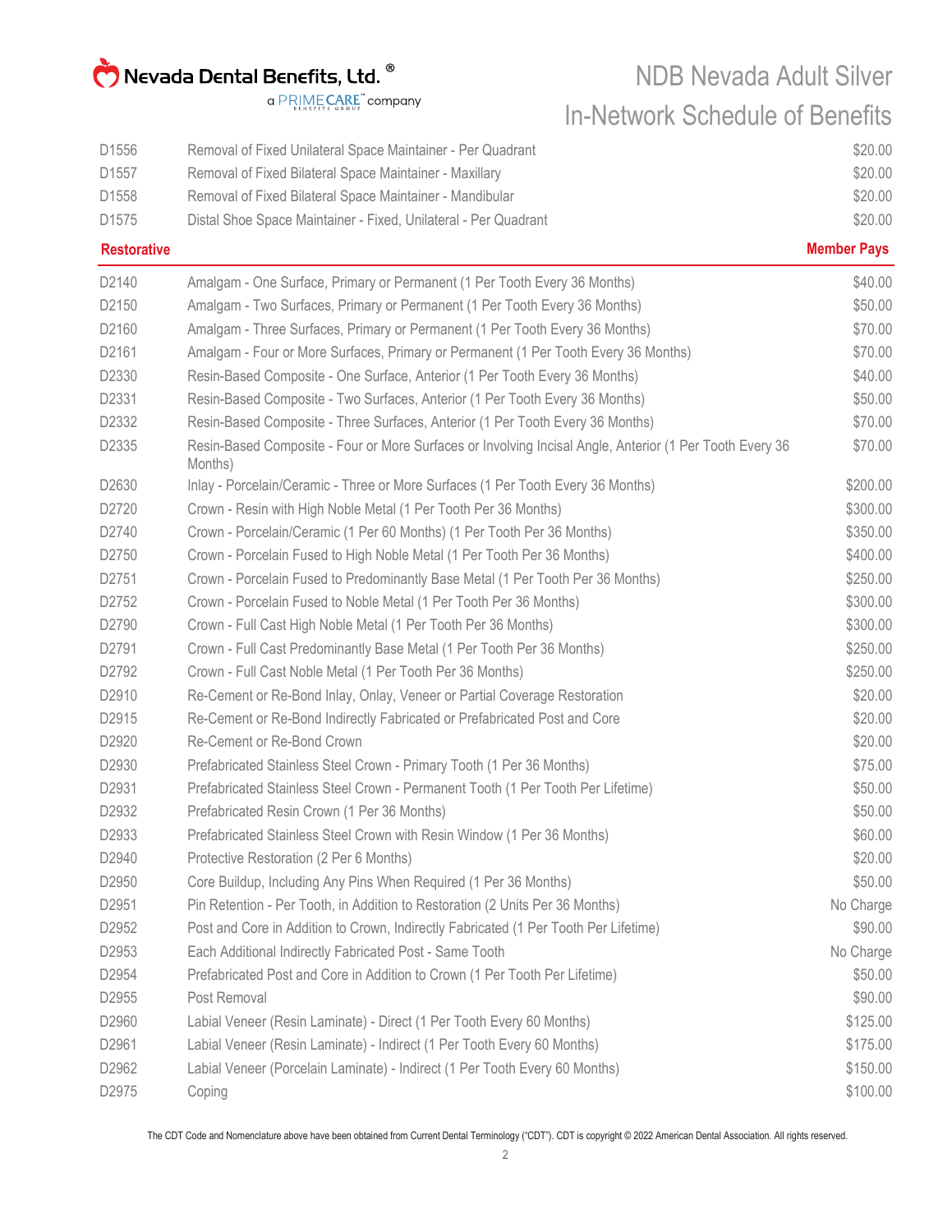NDB Nevada Adult Silver In-Network Schedule of Benefits

| D2980               | Crown Repair Necessitated by Restorative Material Failure                                                                                                                      | \$50.00            |
|---------------------|--------------------------------------------------------------------------------------------------------------------------------------------------------------------------------|--------------------|
| D2999               | Unspecified Restorative Procedures, by Report                                                                                                                                  | \$50.00            |
| <b>Endodontics</b>  |                                                                                                                                                                                | <b>Member Pays</b> |
| D3110               | Pulp Cap - Direct (Excluding Final Restoration) (1 Per Tooth Per Lifetime)                                                                                                     | \$20.00            |
| D3120               | Pulp Cap - Indirect (Excluding Final Restoration) (1 Per Tooth Per Lifetime)                                                                                                   | \$10.00            |
| D3220               | Therapeutic Pulpotomy (Excluding Final Restoration) (1 Per Tooth Per Lifetime)                                                                                                 | \$50.00            |
| D3310               | Endodontic Therapy, Anterior Tooth (Excluding Final Restoration) (1 Per Tooth Per Lifetime)                                                                                    | \$200.00           |
| D3320               | Endodontic Therapy, Premolar Tooth (Excluding Final Restoration) (1 Per Tooth Per Lifetime)                                                                                    | \$250.00           |
| D3330               | Endodontic Therapy, Molar Tooth (Excluding Final Restoration) (1 Per Tooth Per Lifetime)                                                                                       | \$400.00           |
| D3331               | Treatment of Root Canal Obstruction; Non-Surgical Access                                                                                                                       | No Charge          |
| D3332               | Incomplete Endodontic Therapy; Inoperable, Unrestorable or Fractured Tooth                                                                                                     | \$50.00            |
| D3346               | Retreatment of Previous Root Canal Therapy - Anterior (1 Per Tooth Per Lifetime)                                                                                               | \$250.00           |
| D3347               | Retreatment of Previous Root Canal Therapy - Premolar (1 Per Tooth Per Lifetime)                                                                                               | \$300.00           |
| D3348               | Retreatment of Previous Root Canal Therapy - Molar (1 Per Tooth Per Lifetime)                                                                                                  | \$450.00           |
| D3351               | Apexification/Recalcification - Initial Visit (Apical Closure/Calcific Repair of Perforations, Root Resorption,<br>$Etc.$ )                                                    | \$25.00            |
| D3352               | Apexification/Recalcification - Interim Medication Replacement                                                                                                                 | \$25.00            |
| D3353               | Apexification/Recalcification - Final Visit (Includes Completed Root Canal Therapy - Apical Closure/Calcific<br>Repair of Perforations, Root Resorptioin, Etc.)                | \$25.00            |
| D3410               | Apicoectomy - Anterior                                                                                                                                                         | \$150.00           |
| D3421               | Apicoectomy - Premolar (First Root) (1 Per Tooth Per Lifetime)                                                                                                                 | \$250.00           |
| D3425               | Apicoectomy - Molar (First Root) (1 Per Tooth Per Lifetime)                                                                                                                    | \$400.00           |
| D3426               | Apicoectomy (Each Additional Root) (1 Per Tooth Per Lifetime)                                                                                                                  | \$150.00           |
| D3430               | Retrograde Filling - Per Root (1 Per Tooth Per Lifetime)                                                                                                                       | \$150.00           |
| D3450               | Root Amputation - Per Root                                                                                                                                                     | \$150.00           |
| D3910               | Surgical Procedure for Isolation of Tooth with Rubber Dam                                                                                                                      | No Charge          |
| D3999               | Unspecified Endodontic Procedure, by Report                                                                                                                                    | \$50.00            |
| <b>Periodontics</b> |                                                                                                                                                                                | <b>Member Pays</b> |
| D4210               | Gingivectomy or Gingivoplasty - Four or More Contiguous Teeth or Tooth Bounded Spaces Per Quadrant<br>(1 Per Quadrant Per 60 Months)                                           | \$100.00           |
| D4211               | Gingivectomy or Gingivoplasty - One to Three Contiguous Teeth or Tooth Bounded Spaces Per Quadrant<br>(4 Units Per 60 Months)                                                  | \$75.00            |
| D4240               | Gingival Flap Procedure, Including Root Planing - Four or More Contiguous Teeth or Tooth Bounded<br>Spaces Per Quadrant                                                        | \$100.00           |
| D4241               | Gingival Flap Procedure, Including Root Planing - One to Three Contiguous Teeth or Tooth Bounded<br>Spaces Per Quadrant                                                        | \$75.00            |
| D4249               | Clinical Crown Lengthening - Hard Tissue                                                                                                                                       | \$100.00           |
| D4260               | Osseous Surgery (Including Elevation of a Full Thickness Flap and Closure) Four or More Contiguous<br>Teeth or Tooth Bounded Spaces Per Quadrant (1 Per Quadrant Per Lifetime) | \$300.00           |
| D4261               | Osseous Surgery (Including Elevation of a Full Thickness Flap and Closure) One to Three Contiguous<br>Teeth (1 Per Quadrant Per Lifetime)                                      | \$250.00           |
| D4322               | Splint - Intra-Coronal; Natural Teeth or Prosthetic Crowns                                                                                                                     | No Charge          |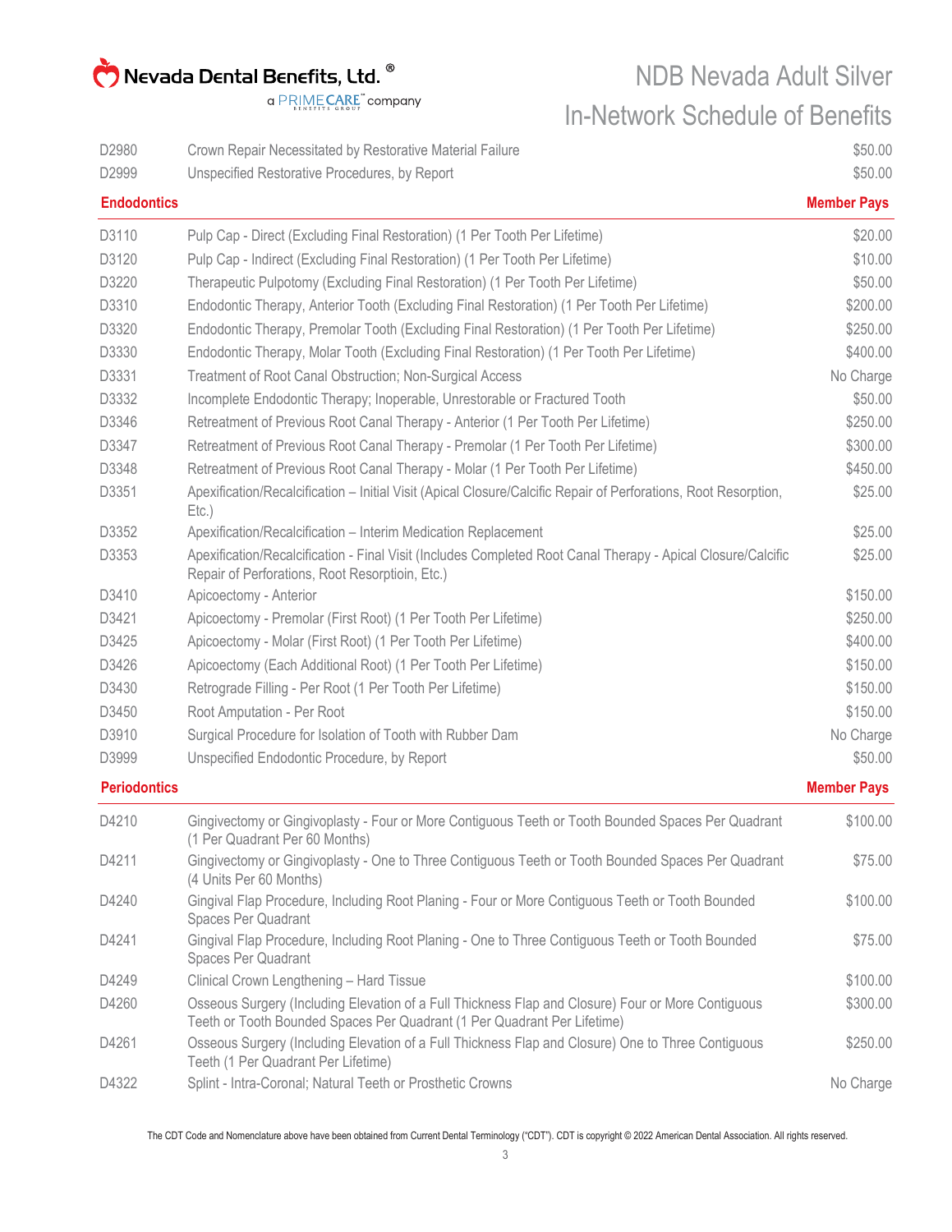#### NDB Nevada Adult Silver In-Network Schedule of Benefits

|       | <b>Prosthodontics - Removable</b>                                                                                  | <b>Member Pays</b> |
|-------|--------------------------------------------------------------------------------------------------------------------|--------------------|
| D4999 | Unspecified Periodontal Procedure, by Report                                                                       | \$50.00            |
| D4910 | Periodontal Maintenance (1 Per 3 Months)                                                                           | \$50.00            |
| D4355 | Full Mouth Debridement to Enable Comprehensive Evaluation and Diagnosis on a Subsequent Visit (1 Per<br>36 Months) | \$65.00            |
| D4346 | Scaling in Presence of Generalized Moderate or Severe Gingival Inflammation - Full Mouth, After Oral<br>Evaluation | \$55.00            |
| D4342 | Periodontal Scaling and Root Planing - One to Three Teeth Per Quadrant (Once Per Quadrant Every 24<br>Months)      | \$50.00            |
| D4341 | Periodontal Scaling and Root Planing - Four or More Teeth Per Quadrant (Once Per Quadrant Every 24<br>Months)      | \$75.00            |
|       |                                                                                                                    |                    |

| D5110 | Complete Denture - Maxillary (1 Per 60 Months)                                                                                                                     | \$550.00 |
|-------|--------------------------------------------------------------------------------------------------------------------------------------------------------------------|----------|
| D5120 | Complete Denture - Mandibular (1 Per 60 Months)                                                                                                                    | \$550.00 |
| D5130 | Immediate Denture - Maxillary (1 Per 60 Months)                                                                                                                    | \$600.00 |
| D5140 | Immediate Denture - Mandibular (1 Per 60 Months)                                                                                                                   | \$600.00 |
| D5211 | Maxillary Partial Denture - Resin Base, Including Retentive/Clasping Materials, Rests and Teeth (1 Per 60<br>Months)                                               | \$300.00 |
| D5212 | Mandibular Partial Denture - Resin Base, Including Retentive/Clasping Materials, Rests and Teeth (1 Per<br>60 Months)                                              | \$300.00 |
| D5213 | Maxillary Partial Denture - Cast Metal Framework with Resin Denture Bases, Including Retentive/Clasping<br>Materials, Rests and Teeth (1 Per 60 Months)            | \$500.00 |
| D5214 | Mandibular Partial Denture - Cast Metal Framework with Resin Denture Bases, Including<br>Retentive/Clasping Materials, Rests and Teeth (1 Per 60 Months)           | \$500.00 |
| D5221 | Immediate Maxillary Partial Denture - Resin Base, Including Retentive/Clasping Materials, Rests and<br>Teeth (1 Per 60 Months)                                     | \$300.00 |
| D5222 | Immediate Mandibular Partial Denture - Resin Base, Including Retentive/Clasping Materials, Rests and<br>Teeth (1 Per 60 Months)                                    | \$300.00 |
| D5223 | Immediate Maxillary Partial Denture - Cast Metal Framework with Resin Denture Bases, Including<br>Retentive/Clasping Materials, Rests and Teeth (1 Per 60 Months)  | \$500.00 |
| D5224 | Immediate Mandibular Partial Denture - Cast Metal Framework with Resin Denture Bases, Including<br>Retentive/Clasping Materials, Rests and Teeth (1 Per 60 Months) | \$500.00 |
| D5225 | Maxillary Partial Denture - Flexible Base (Including Retentive/Clasping Materials, Rests and Teeth) (1 Per<br>60 Months)                                           | \$600.00 |
| D5226 | Mandibular Partial Denture - Flexible Base (Including Retentive/Clasping Materials, Rests and Teeth) (1<br>Per 60 Months)                                          | \$600.00 |
| D5227 | Immediate Maxillary Partial Denture - Flexible Base (Including and Clasps, Rests, and Teeth)                                                                       | \$600.00 |
| D5228 | Immediate Mandibular Partial Denture - Flexible Base (Including and Clasps, Rests, and Teeth)                                                                      | \$600.00 |
| D5410 | Adjust Complete Denture - Maxillary (1 Unit Per Months)                                                                                                            | \$20.00  |
| D5411 | Adjust Complete Denture - Mandibular (1 Unit Per Months)                                                                                                           | \$20.00  |
| D5421 | Adjust Partial Denture - Maxillary (1 Unit Per Months)                                                                                                             | \$20.00  |
| D5422 | Adjust Partial Denture - Mandibular (1 Unit Per Months)                                                                                                            | \$20.00  |
| D5511 | Repair Broken Complete Denture Base, Mandibular (1 Per 60 Months)                                                                                                  | \$50.00  |
| D5512 | Repair Broken Complete Denture Base, Maxillary (1 Per 60 Months)                                                                                                   | \$50.00  |
| D5520 | Replace Missing or Broken Teeth - Complete Denture (Each Tooth) (1 Per 60 Months)                                                                                  | \$50.00  |
| D5611 | Repair Resin Partial Denture Base, Mandibular (Contraindicated Within 91 Days of Delivery, Any Provider)                                                           | \$50.00  |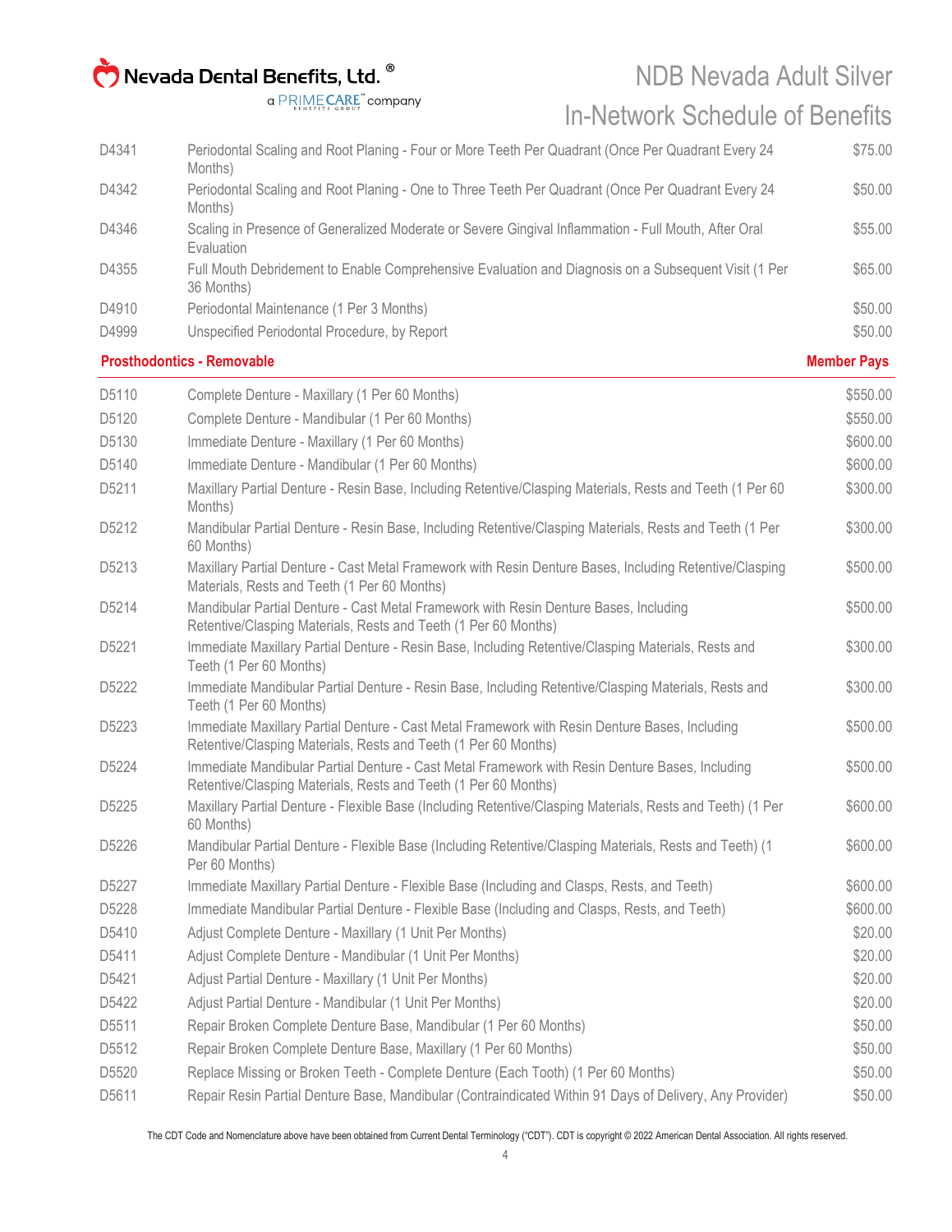#### NDB Nevada Adult Silver In-Network Schedule of Benefits

| D6210 | Pontic - Cast High Noble Metal (1 Per 60 Months)                                                                               | \$300.00           |
|-------|--------------------------------------------------------------------------------------------------------------------------------|--------------------|
|       | <b>Prosthodontics - Fixed</b>                                                                                                  | <b>Member Pays</b> |
| D5899 | Unspecified Removable Prosthodontic Procedure, by Report                                                                       | \$50.00            |
| D5876 | Add Metal Substructure to Acrylic Full Denture (Per Arch)                                                                      | \$60.00            |
| D5866 | Overdenture - Partial Mandibular (1 Per 60 Months)                                                                             | \$500.00           |
| D5865 | Overdenture – Complete Mandibular (1 Per 60 Months)                                                                            | \$600.00           |
| D5864 | Overdenture - Partial Maxillary (1 Per 60 Months)                                                                              | \$500.00           |
| D5863 | Overdenture - Complete Maxillary (1 Per 60 Months)                                                                             | \$600.00           |
| D5862 | Precision Attachment, by Report                                                                                                | \$90.00            |
| D5851 | Tissue Conditioning, Mandibular (1 Per 12 Months)                                                                              | \$20.00            |
| D5850 | Tissue Conditioning, Maxillary (1 Per 12 Months)                                                                               | \$20.00            |
| D5821 | Interim Partial Denture (Including Retentive/Clasping Materials, Rests and Teeth), Mandibular                                  | \$200.00           |
| D5820 | Interim Partial Denture (Including Retentive/Clasping Materials, Rests and Teeth), Maxillary                                   | \$200.00           |
| D5765 | Soft Liner for Complete or Partial Removable Denture - Indirect                                                                | \$125.00           |
| D5761 | Reline Mandibular Partial Denture, Indirect (1 Per 36 Months)                                                                  | \$125.00           |
| D5760 | Reline Maxillary Partial Denture, Indirect (1 Per 36 Months)                                                                   | \$125.00           |
| D5751 | Reline Complete Mandibular Denture, Indirect (1 Per 36 Months)                                                                 | \$125.00           |
| D5750 | Reline Complete Maxillary Denture, Indirect (1 Per 36 Months)                                                                  | \$125.00           |
| D5741 | Reline Mandibular Partial Denture, Direct (1 Per 36 Months)                                                                    | \$100.00           |
| D5740 | Reline Maxillary Partial Denture, Direct (1 Per 36 Months)                                                                     | \$100.00           |
| D5731 | Reline Complete Mandibular Denture, Direct (1 Per 36 Months)                                                                   | \$100.00           |
| D5730 | Reline Complete Maxillary Denture, Direct (1 Per 36 Months)                                                                    | \$100.00           |
| D5725 | Rebase Hybrid Prosthesis                                                                                                       | \$150.00           |
| D5721 | Rebase Mandibular Partial Denture                                                                                              | \$150.00           |
| D5720 | Rebase Maxillary Partial Denture (1 Per 60 Months)                                                                             | \$150.00           |
| D5711 | Rebase Complete Mandibular Denture (1 Per 60 Months)                                                                           | \$150.00           |
| D5710 | Rebase Complete Maxillary Denture (1 per 60 Months)                                                                            | \$150.00           |
| D5660 | Add Clasp to Existing Partial Denture - Per Tooth (Contraindicated Within 91 Days of Delivery, Any<br>Provider)                | \$75.00            |
| D5650 | Add Tooth to Existing Partial Denture (Contraindicated Within 91 Days of Delivery, Any Provider)                               | \$75.00            |
| D5640 | Replace Broken Teeth - Per Tooth (Contraindicated Within 91 Days of Delivery, Any Provider)                                    | \$75.00            |
| D5630 | Repair or Replace Broken Retentive/Clasping Materials- Per Tooth (Contraindicated Within 91 Days of<br>Delivery, Any Provider) | \$75.00            |
| D5622 | Repair Cast Partial Framework, Maxillary (Contraindictaed Within 91 Days of Delivery, Any Provider)                            | \$100.00           |
| D5621 | Repair Cast Partial Framework, Mandibular (Contraindicated Within 91 Days of Delivery, Any Provider)                           | \$100.00           |
| D5612 | Repair Resin Partial Denture Base, Maxillary (Contraindicated Within 91 Days of Delivery, Any Provider)                        | \$50.00            |
|       |                                                                                                                                |                    |

| D6210 | Pontic - Cast High Noble Metal (1 Per 60 Months)                   | \$300.00 |
|-------|--------------------------------------------------------------------|----------|
| D6211 | Pontic - Cast Predominantly Base Metal (1 Per 60 Months)           | \$300.00 |
| D6212 | Pontic - Cast Noble Metal (1 Per 60 Months)                        | \$300.00 |
| D6240 | Pontic - Porc. Fused to High Noble Metal (1 Per 60 Months)         | \$300.00 |
| D6241 | Pontic - Porc. Fused to Predominantly Base Metal (1 Per 60 Months) | \$300.00 |
| D6242 | Pontic - Porc. Fused to Noble Metal (1 Per 60 Months)              | \$300.00 |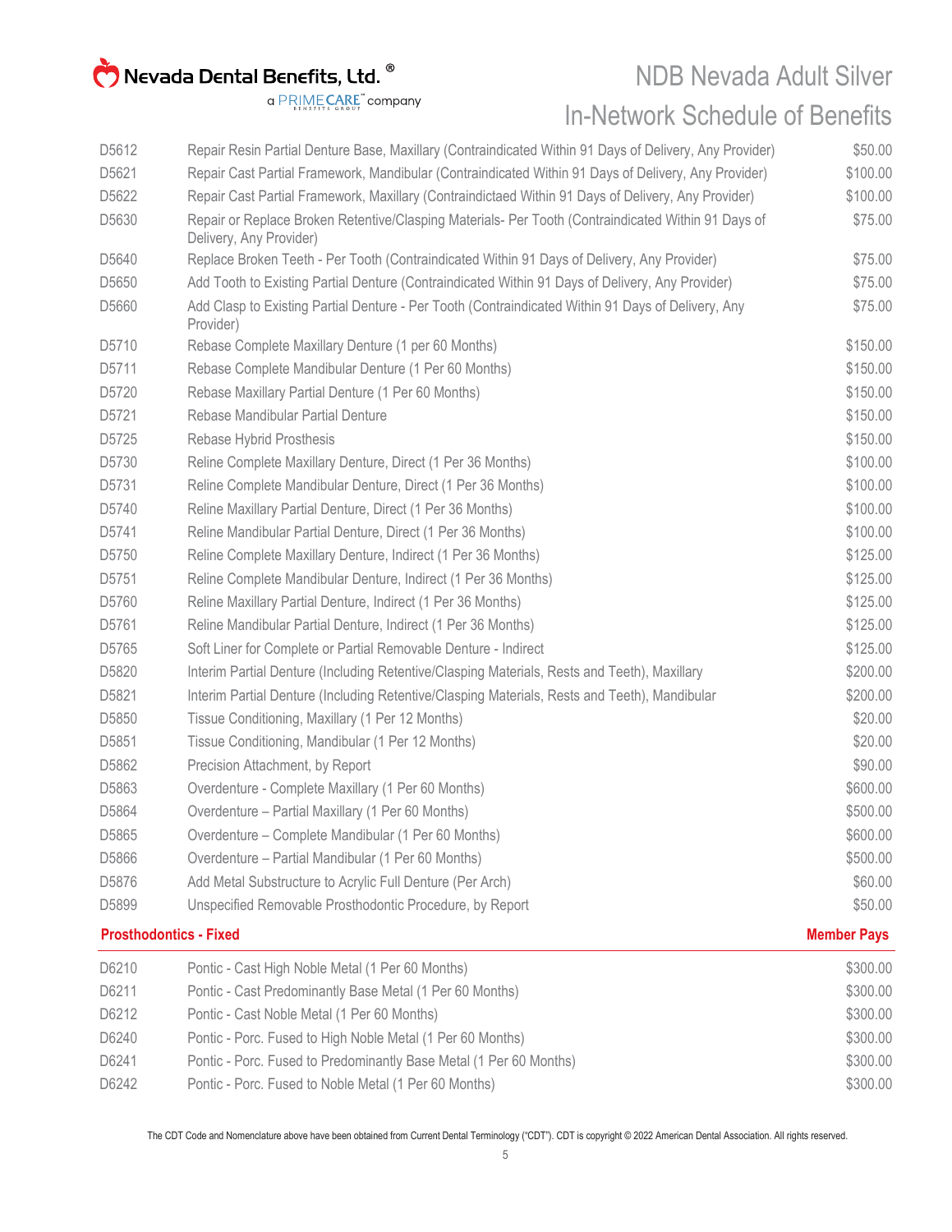NDB Nevada Adult Silver In-Network Schedule of Benefits

| D6245 | Pontic - Porc./Ceramic (1 Per 60 Months)                                                              | \$300.00 |
|-------|-------------------------------------------------------------------------------------------------------|----------|
| D6250 | Pontic - Resin with High Noble Metal                                                                  | \$300.00 |
| D6549 | Resin Retainer – for Resin Bonded Fixed Prosthesis                                                    | \$170.00 |
| D6720 | Retainer Crown - Resin with High Noble Metal (1 Per 60 Months)                                        | \$300.00 |
| D6740 | Retainer Crown - Porc./Ceramic (1 Per 60 Months)                                                      | \$250.00 |
| D6750 | Retainer Crown - Porc. Fused to High Noble Metal (1 Per 60 Months)                                    | \$400.00 |
| D6751 | Retainer Crown - Porc. Fused to Predominantly Base Metal (1 Per 60 Months)                            | \$300.00 |
| D6752 | Retainer Crown - Porc. Fused to Noble Metal (1 Per 60 Months)                                         | \$400.00 |
| D6790 | Retainer Crown - Full Cast High Noble Metal (1 Per 60 Months)                                         | \$300.00 |
| D6792 | Retainer Crown - Full Cast Noble Metal (1 Per 60 Months)                                              | \$300.00 |
| D6930 | Re-Cement or Re-Bond Fixed Partial Denture (Contraindicated Within 90 Days of Delivery, Any Provider) | \$50.00  |
| D6950 | <b>Precision Attachment</b>                                                                           | \$90.00  |
| D6980 | Fixed Partial Denture Repair, by Report                                                               | \$75.00  |

#### **Oral Surgery Member Pays**

| D7111 | Extraction, Coronal Remnants - Primary Tooth (1 Per Tooth Per Lifetime)                                                                        | \$25.00  |
|-------|------------------------------------------------------------------------------------------------------------------------------------------------|----------|
| D7140 | Extraction, Erupted Tooth or Exposed Root (Elevation and/or Forceps Removal) (1 Per Tooth Per Lifetime)                                        | \$75.00  |
| D7210 | Extraction, Erupted Tooth Requiring Removal of Bone and/or Sectioning of Tooth, and Including Elevation<br>of Mucoperiosteal Flap if Indicated | \$90.00  |
| D7220 | Removal of Impacted Tooth - Soft Tissue (1 Per Tooth Per Lifetime)                                                                             | \$100.00 |
| D7230 | Removal of Impacted Tooth - Partially Bony (1 Per Tooth Per Lifetime)                                                                          | \$140.00 |
| D7240 | Removal of Impacted Tooth - Completely Bony (1 Per Tooth Per Lifetime)                                                                         | \$160.00 |
| D7241 | Removal of Impacted Tooth - Completely Bony, with Unusual Surgical Complications (1 Per Tooth Per<br>Lifetime)                                 | \$180.00 |
| D7250 | Surgical Removal of Residual Tooth Roots (Cutting Procedure) (1 Per Tooth Per Lifetime)                                                        | \$75.00  |
| D7260 | Oroantral Fistula Closure (Contraindicated Within 91 Days of Delivery, Any Provider)                                                           | \$400.00 |
| D7261 | Primary Closure of a Sinus Perforation (Contraindicated Within 91 Days of Delivery, Any Provider)                                              | \$300.00 |
| D7280 | Exposure of an Unerupted Tooth                                                                                                                 | \$250.00 |
| D7285 | Incisional Biopsy of Oral Tissue-Hard (Bone, Tooth)                                                                                            | \$100.00 |
| D7286 | Incisional Biopsy of Oral Tissue-Soft                                                                                                          | \$50.00  |
| D7287 | <b>Exfoliative Cytological Sample Collection</b>                                                                                               | \$50.00  |
| D7288 | Brush Biopsy - Transepithelial Sample Collection                                                                                               | \$250.00 |
| D7310 | Alveoloplasty in Conjun. with Extractions - Four or More Teeth or Tooth Spaces, Per Quad. (1 Per<br><b>Quadrant Per Lifetime)</b>              | \$80.00  |
| D7311 | Alveoloplasty in Conjun. with Extractions - One to Three Teeth or Tooth Spaces, Per Quad.                                                      | \$60.00  |
| D7320 | Alveoloplasty Not in Conjun. with Extractions - Four or More Teeth or Tooth Spaces, Per Quad. (1 Per<br>Quadrant Per Lifetime)                 | \$80.00  |
| D7321 | Alveoloplasty Not in Conjun. with Extractions - One to Three Teeth or Tooth Spaces, Per Quad.                                                  | \$90.00  |
| D7410 | Excision of Benign Lesion Up to 1.25 Cm                                                                                                        | \$60.00  |
| D7450 | Removal of Benign Odontogenic Cyst or Tumor - Lesion Diameter Up to 1.25 Cm                                                                    | \$250.00 |
| D7451 | Removal of Benign Odontogenic Cyst or Tumor - Lesion Diameter Greater Than 1.25 Cm                                                             | \$250.00 |
| D7460 | Removal of Benign Nonodontogenic Cyst or Tumor - Lesion Diameter Up to 1.25 Cm                                                                 | \$250.00 |
| D7471 | Removal of Lateral Exostosis (Maxilla or Mandible)                                                                                             | \$60.00  |